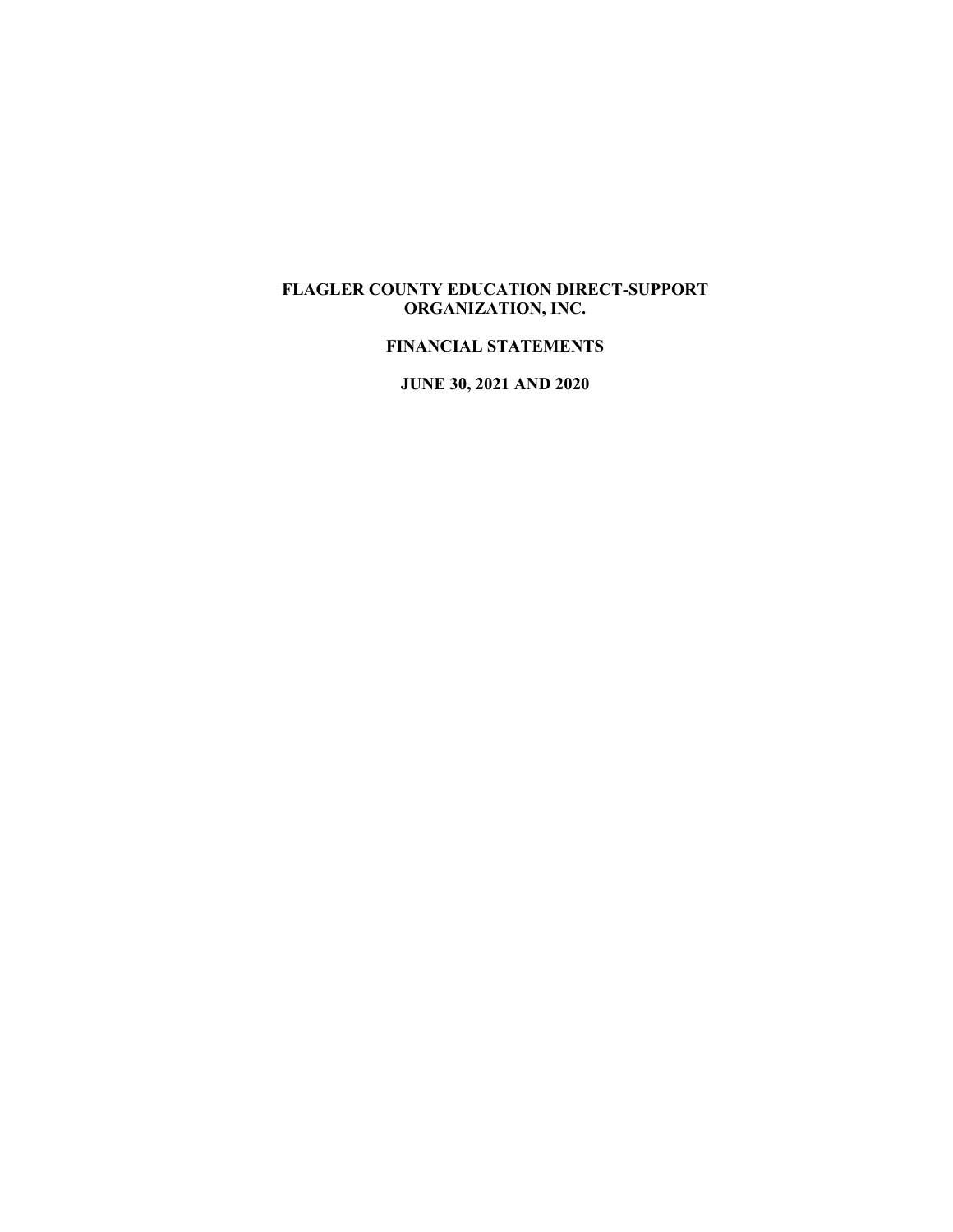# **FLAGLER COUNTY EDUCATION DIRECT-SUPPORT ORGANIZATION, INC. TABLE OF CONTENTS JUNE 30, 2021 AND 2020**

|                                                                                                                                                                   | Page<br>Number(s) |
|-------------------------------------------------------------------------------------------------------------------------------------------------------------------|-------------------|
| <b>Independent Auditors' Report</b>                                                                                                                               | $1 - 2$           |
| <b>Management's Discussion and Analysis</b>                                                                                                                       | $3 - 9$           |
| <b>Basic Financial Statements</b>                                                                                                                                 |                   |
| <b>Statements of Net Position</b>                                                                                                                                 | 10                |
| Statements of Revenues, Expenditures, and Changes in Net Position                                                                                                 | 11                |
| <b>Statements of Cash Flows</b>                                                                                                                                   | 12                |
| Notes to Financial Statements                                                                                                                                     | $13 - 21$         |
| <b>Independent Auditors' Report on Internal Control Over Financial Reporting and</b><br>on Compliance and Other Matters Based on an Audit of Financial Statements |                   |
| Performed in Accordance with Government Auditing Standards                                                                                                        | $22 - 23$         |
| <b>Management's Response to Findings</b>                                                                                                                          | 24                |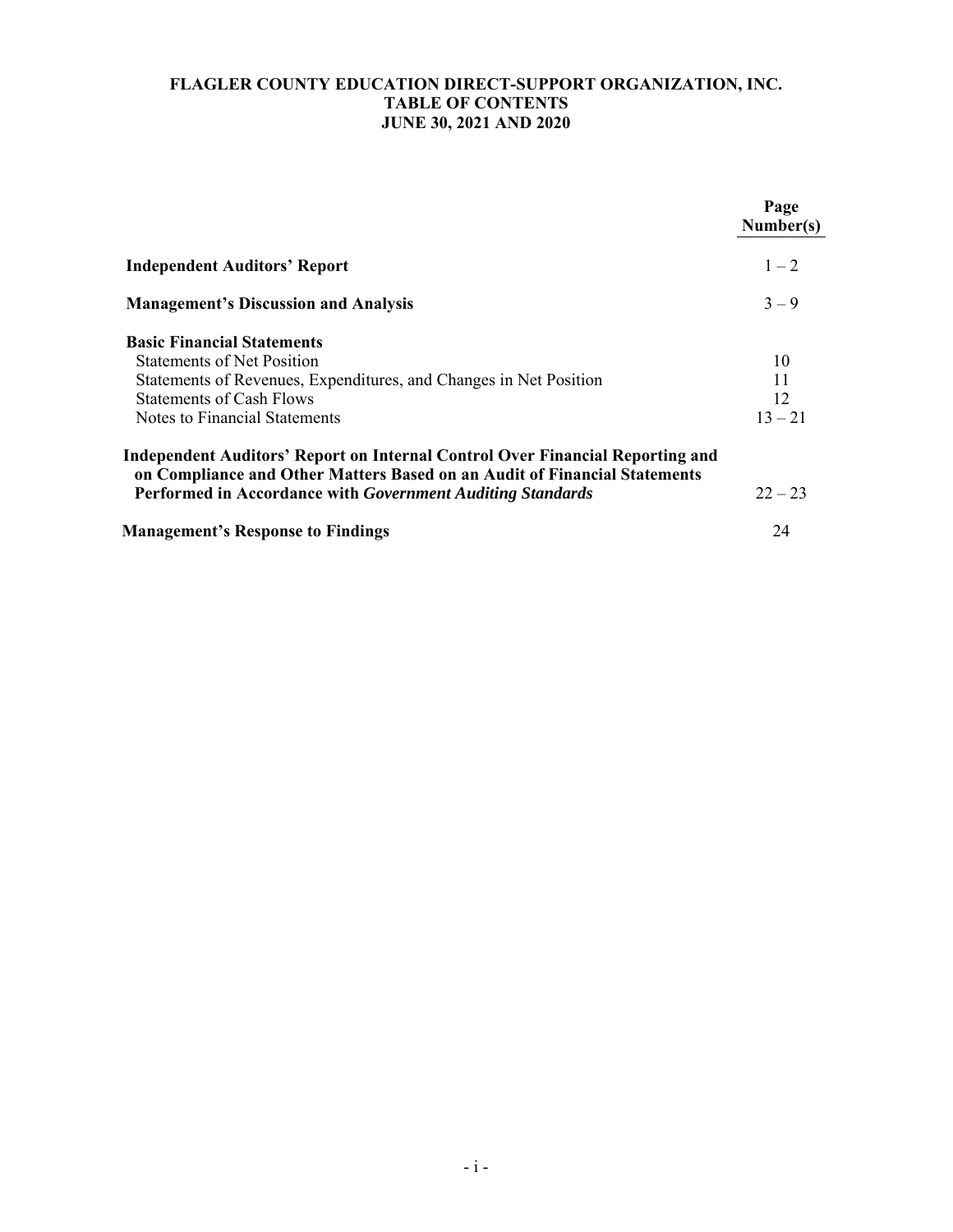

## **INDEPENDENT AUDITORS' REPORT**

To the Board of Directors, Flagler County Education Direct-Support Organization, Inc.:

#### **Report on the Financial Statements**

We have audited the accompanying financial statements of Flagler County Education Direct-Support Organization, Inc. (the Foundation), a component unit of Flagler County District School Board, as of and for the years ended June 30, 2021 and 2020, and the related notes to the financial statements, which collectively comprise the Foundation's basic financial statements as listed in the table of contents.

#### *Management's Responsibility for the Financial Statements*

The Foundation's management is responsible for the preparation and fair presentation of these financial statements in accordance with accounting principles generally accepted in the United States of America; this includes the design, implementation, and maintenance of internal control relevant to the preparation and fair presentation of financial statements that are free from material misstatement, whether due to fraud or error.

#### *Auditors' Responsibility*

Our responsibility is to express opinions on these financial statements based on our audit. We conducted our audit in accordance with auditing standards generally accepted in the United States of America and the standards applicable to financial audits contained in *Government Auditing Standards*, issued by the Comptroller General of the United States. Those standards require that we plan and perform the audit to obtain reasonable assurance about whether the financial statements are free from material misstatement.

An audit involves performing procedures to obtain audit evidence about the amounts and disclosures in the financial statements. The procedures selected depend on the auditors' judgment, including the assessment of the risks of material misstatement of the financial statements, whether due to fraud or error. In making those risk assessments, the auditors consider internal control relevant to the entity's preparation and fair presentation of the financial statements in order to design audit procedures that are appropriate in the circumstances, but not for the purpose of expressing an opinion on the effectiveness of the entity's internal control. Accordingly, we express no such opinion. An audit also includes evaluating the appropriateness of accounting policies used and the reasonableness of significant accounting estimates made by management, as well as evaluating the overall presentation of the financial statements.

We believe that the audit evidence we have obtained is sufficient and appropriate to provide a basis for our audit opinions.

- 1 -

121 Executive Circle 133 East Indiana Avenue Daytona Beach, FL 32114-1180 DeLand, FL 32724-4329 Telephone: 386-257-4100 Telephone: 386-738-3300

5931 NW 1st Place Gainesville, FL 32607-2063 Telephone: 352-378-1331

2477 Tim Gamble Place, Suite 200 Tallahassee, FL 32308-4386 Telephone: 850-386-6184

Website: www.jmco.com | Email: info@jmco.com | Member of AGN International with offices in principal cities worldwide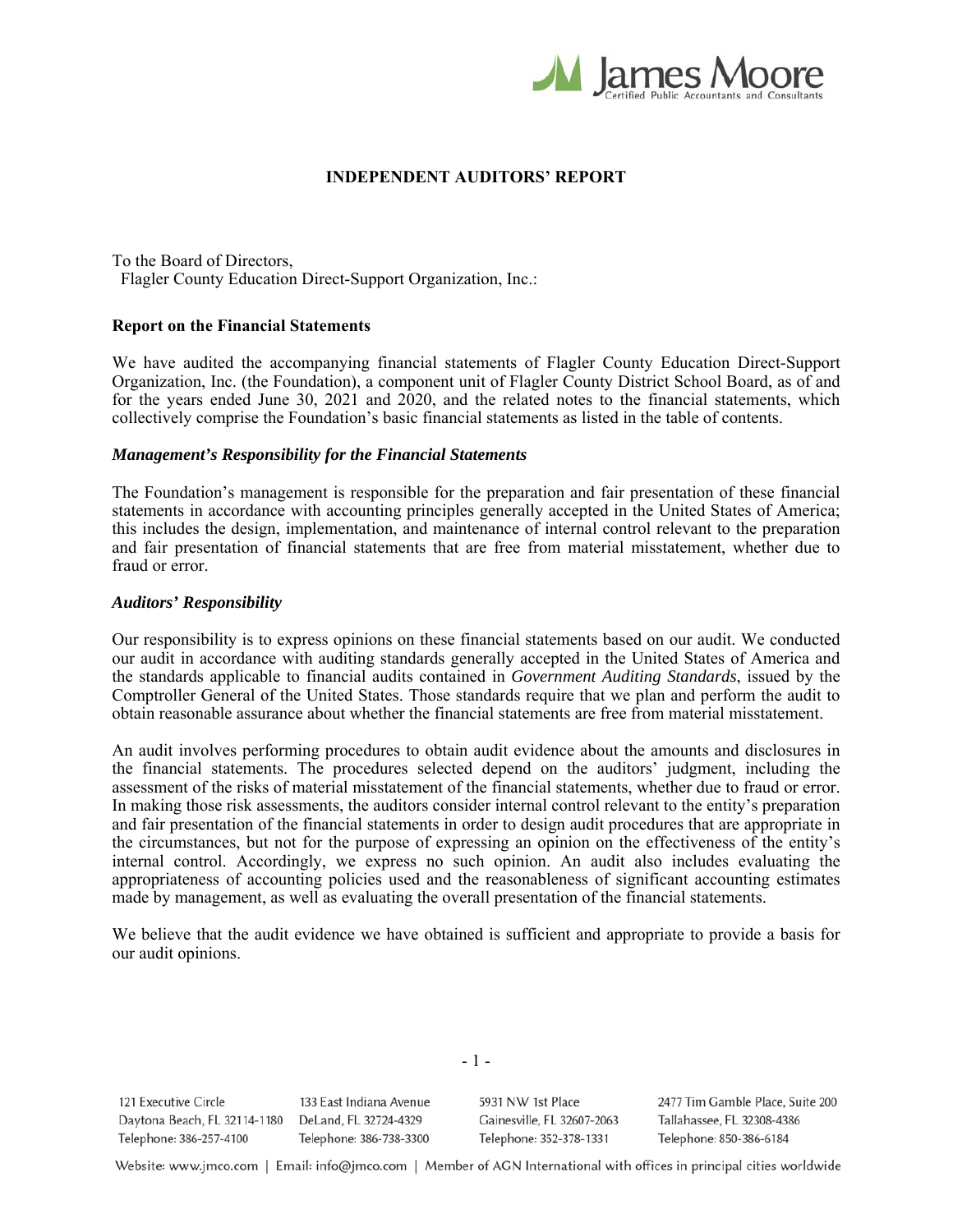#### *Opinion*

In our opinion, the financial statements referred to above present fairly, in all material respects, the financial position of the Foundation, as of June 30, 2021 and 2020, and the respective changes in financial position and cash flows thereof for the years then ended in accordance with accounting principles generally accepted in the United States of America.

#### *Other Matters*

#### *Required Supplementary Information*

Accounting principles generally accepted in the United States of America require that the management's discussion and analysis, as listed in the table of contents, be presented to supplement the basic financial statements. Such information, although not a part of the basic financial statements, is required by the Governmental Accounting Standards Board, who considers it to be an essential part of financial reporting for placing the basic financial statements in an appropriate operational, economic, or historical context. We have applied certain limited procedures to the required supplementary information in accordance with auditing standards generally accepted in the United States of America, which consisted of inquiries of management about the methods of preparing the information and comparing the information for consistency with management's responses to our inquiries, the basic financial statements, and other knowledge we obtained during our audit of the basic financial statements. We do not express an opinion or provide any assurance on the information because the limited procedures do not provide us with sufficient evidence to express an opinion or provide any assurance.

# **Other Reporting Required by** *Government Auditing Standards*

In accordance with *Government Auditing Standards*, we have also issued our report dated August 27, 2021, on our consideration of the Foundation's internal control over financial reporting and on our tests of its compliance with certain provisions of laws, regulations, contracts, and grant agreements and other matters. The purpose of that report is solely to describe the scope of our testing of internal control over financial reporting and compliance and the results of that testing, and not to provide an opinion on the internal control over financial reporting or on compliance. That report is an integral part of an audit performed in accordance with *Government Auditing Standards* in considering the Foundation's internal control over financial reporting and compliance.

James Marre : lo., P.L.

Daytona Beach, Florida August 27, 2021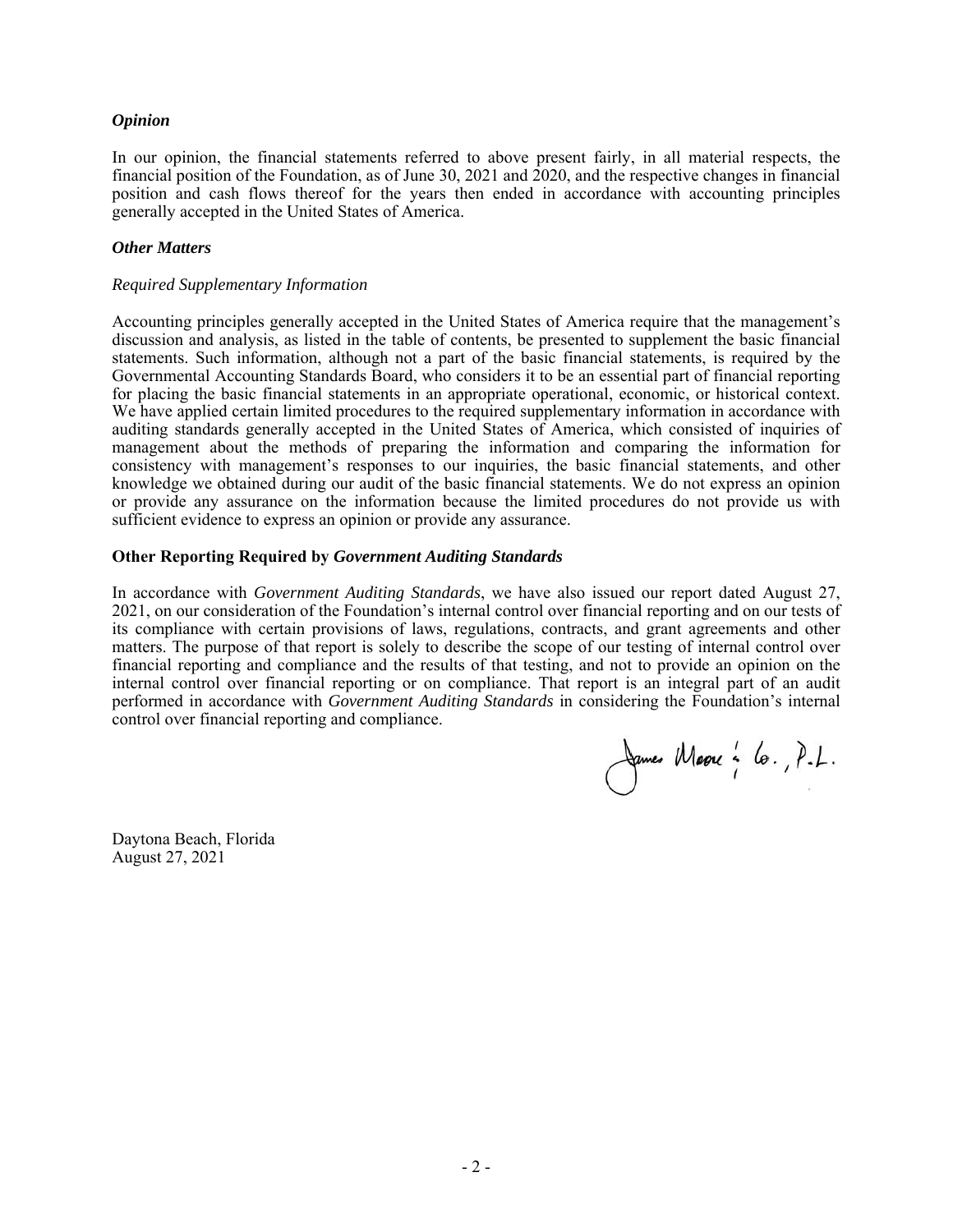As financial management of the Flagler County Education Direct-Support Organization, Inc. (hereinafter referred to as the "Foundation"), we offer the readers of these basic financial statements this narrative overview and analysis of the Foundation's financial activities for the fiscal years that ended on June 30, 2021 and 2020. This discussion and analysis is designed to assist the reader in focusing on the significant financial issues and activities and to identify any significant changes in financial position. We encourage readers to consider the information presented here in conjunction with the Foundation's financial statements, which follow this information.

# **Financial Highlights**

The Foundation's overall combined assets totaled \$3,976,215 at the close of 2021, compared to \$3,120,527 and \$2,895,406 at the close of 2020 and 2019, respectively. Total assets exceeded liabilities by \$3,860,863 *(combined net position)* compared with \$3,056,099 and \$2,802,733 at the close of 2020 and 2019, respectively.

The Foundation's combined net position increased by \$804,764 in 2021, compared to an increase of \$253,366 and \$119,382 in 2020 and 2019, respectively. The increases experienced in these years were primarily the result of strong community, corporate and private foundation support, as well as increased investment income in the current year. The portions of net position restricted by donors totaled \$4,021,462, \$3,062,768 and \$2,774,274 at the end of 2021, 2020 and 2019 respectively. The unrestricted portion of net position was a deficit of \$160,599 in 2021, a deficit of \$6,669 in 2020, and a surplus of \$28,459 in 2019. These amounts represent unrestricted amounts that may be used to meet the Foundation's ongoing obligations for its program activities.

The Foundation's operating revenues from contributions, donations and public support totaled \$542,832 in 2021, compared to \$493,055 and \$256,480 reported for fiscal 2020 and 2019, respectively. The increases in these years were primarily the results of a goal of improving ongoing direct support efforts.

Revenues collected from various state grant funding and other state assistance remained relatively stable and totaled \$232,288, compared to \$278,133 and \$218,960 in 2020 and 2019, respectively. In 2021, Flagship Schools grant funding decreased by approximately \$33,000 as compared to 2020. In 2020, Flagship Schools grant funding increased by approximately \$52,000 as compared to 2019.

Net proceeds from the Foundation's fundraising activities decreased approximately \$71,000 from 2020, and totaled \$55,425 in 2021, compared to \$139,532 in 2020, and \$119,592 in 2019.

Operating expenses for the Foundation's various program services totaled \$502,290 in 2021, compared to \$472,958 in 2020 and \$358,160 in 2019. The fluctuations between years are the result of varying amounts of contributions of district grants and scholarships paid by the Foundation. The Foundation's expenses for administrative support services increased in the current year and totaled \$281,395, compared to \$274,832 in 2020 and \$258,990 in 2019. In 2021, the increase was primarily due to additional stipends as well as other small increases to the payroll costs during the year. In 2020, the increase of approximately \$26,000 was primarily due to additional stipends, new audio-visual services, and increased advertising costs.

The Foundation has continued in its funding of prepaid college tuition scholarships from the Florida Prepaid College Foundation with the acquisition of eighteen new contracts in 2021, compared to seventeen new contracts in 2020, and twenty-three new contracts in 2019.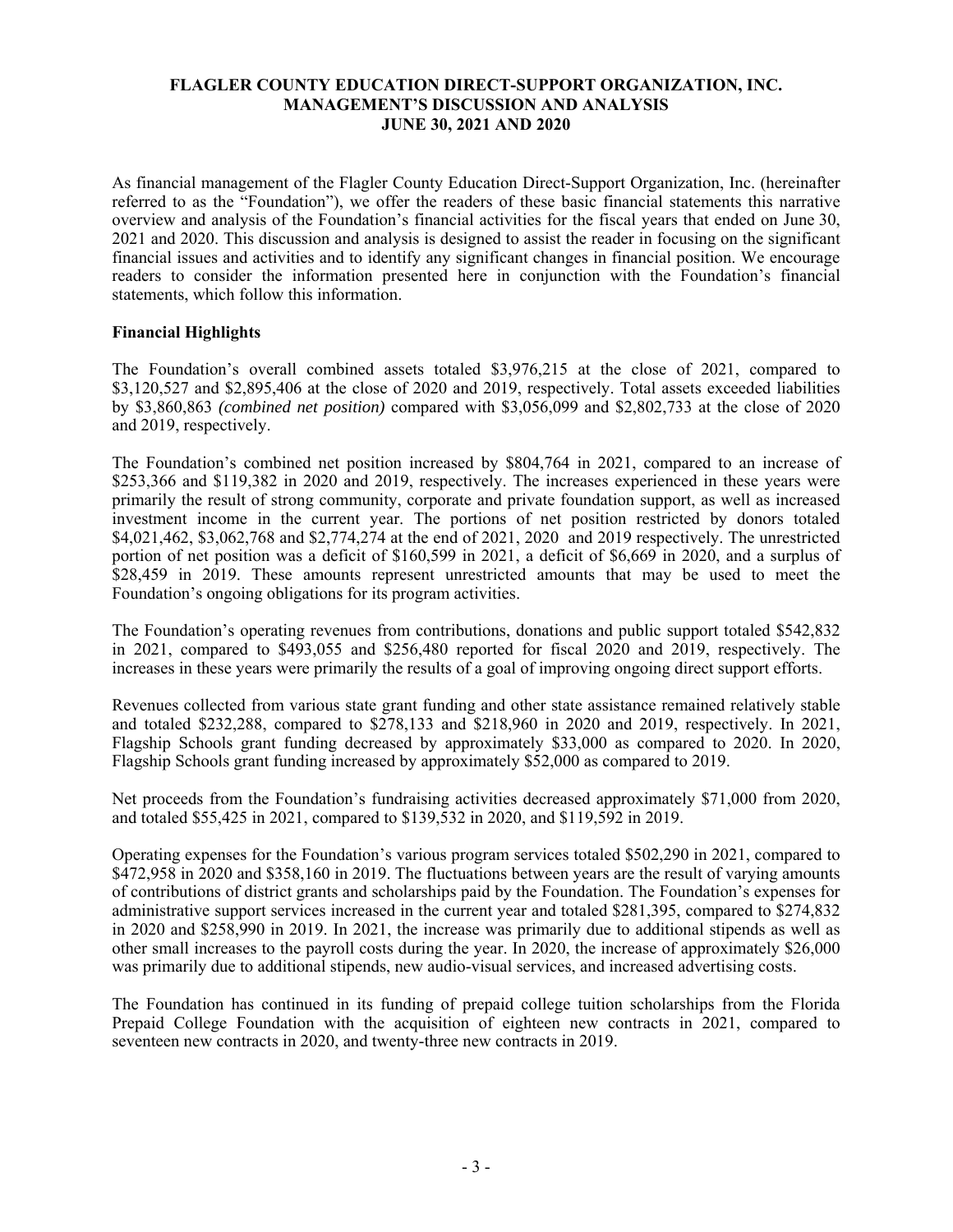(Continued)

#### **Entity-Wide Financial Analysis**

The Foundation presents its financial statements for the fiscal year ended June 30, 2021, which include for comparative purposes the fiscal year ended June 30, 2020, certain accounts of which have been reclassified for comparative purposes to conform to the presentation in the current-year financial statements. The Foundation is a direct support organization and a component unit of the Flagler County District School Board (a governmental agency). It also possesses the necessary characteristics of a governmental organization since the potential for unilateral dissolution with the reversion of its net position to the School District exists pursuant to Section 1001.453(1)(a)(1), Florida Statutes. The Foundation accounts for its transactions in accordance with the pronouncements issued by the Governmental Accounting Standards Board (GASB). The Foundation is considered a Business-Type Activity under the GASB Codification.

The Foundation's financial statements are comprised of two parts: 1) management's discussion and analysis, and 2) the basic financial statements, including notes to the financial statements.

Management's Discussion and Analysis (MD&A) serves as an introduction to the basic financial statements. The MD&A represents management's examination and analysis of the Foundation's financial condition and performance. Summary financial statement data, key financial and operational indicators used in the strategic plan, budget, and other management tools were used for this analysis.

The basic financial statements consist of entity-wide financial statements that provide both the short- and long-term financial information about the Foundation's financial activities, which are operated like commercial enterprises. These statements report information about the Foundation using full accrual accounting methods and economic resources focus as utilized by similar business activities in the private sector. Information concerning all of the Foundation's assets and liabilities, both financial and capital, and short-term and long-term are included. Likewise, all revenues and expenses received during the year, regardless of when cash is received or paid are reported.

The basic financial statements of the Foundation include a statement of net position; a statement of revenues, expenses, and changes in net position; a statement of cash flows; and notes to the financial statements, which are described as follows:

- The statement of net position (formerly the balance sheet) presents the financial position of the Foundation on a full accrual, historical cost basis. This statement provides information about the nature and amount of resources and obligations at year-end.
- The statement of revenues, expenses, and changes in net position presents the results of the business activities over the course of the fiscal year and information as to how the net position changed during the year. All changes in net position are reported as soon as the underlying event giving rise to the change occurs, regardless of the timing of the related cash flows. This statement also provides certain information about the Foundation's various programs, cost centers and administrative activities.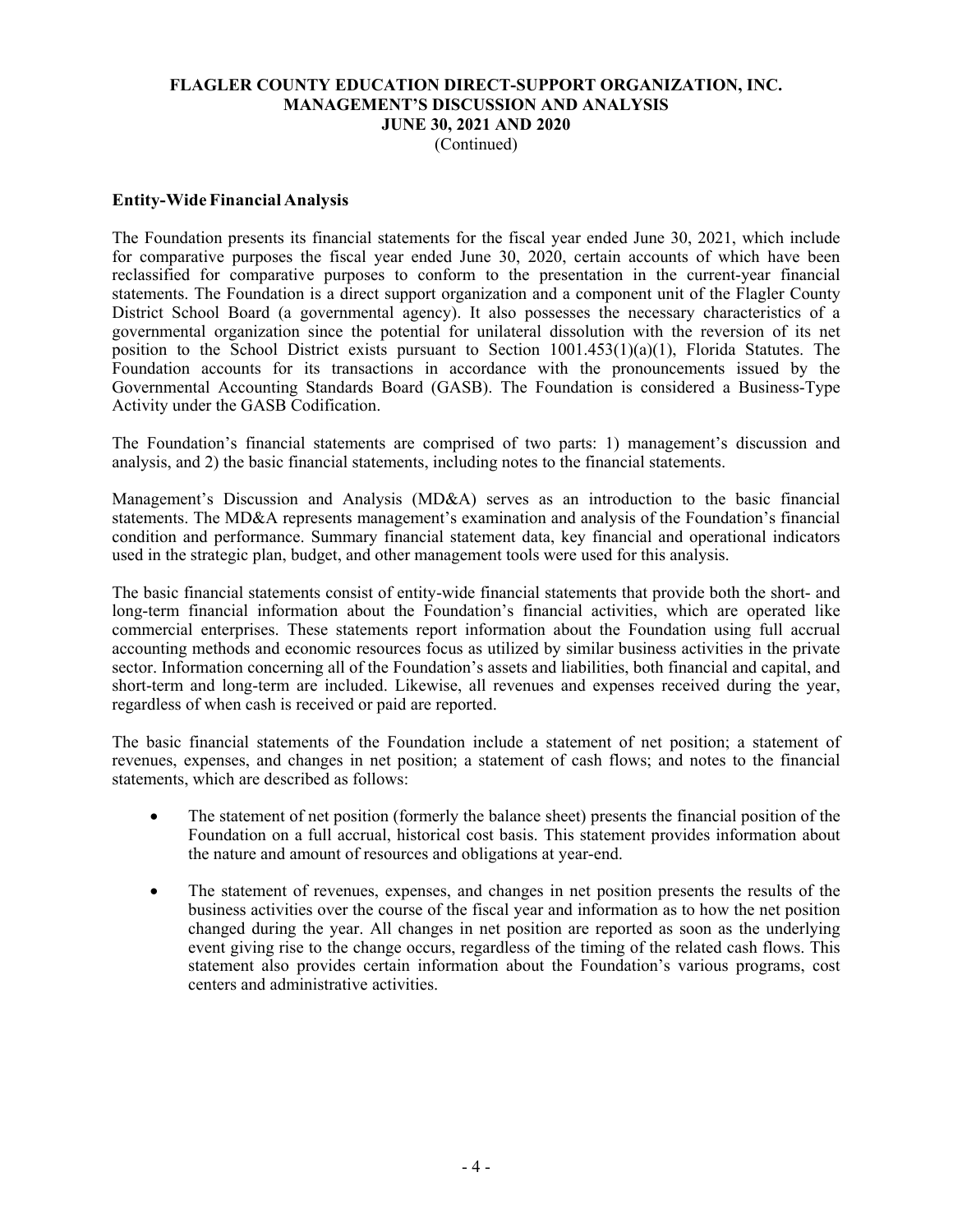(Continued)

- The statement of cash flows presents changes in cash and cash equivalents, resulting from operating, capital and related financing, and investing activities. This statement presents cash receipts and cash disbursement information, without consideration of the earnings event, when an obligation arises, or depreciation of capital assets, when applicable.
- The notes to the financial statements provide required disclosures and other information that are essential to a full understanding of material data provided in the statements. The notes present information about the Foundation's significant accounting policies, account balances and activities, material risks, obligations, commitments, contingencies and subsequent events, if any.

The Foundation's entity-wide financial statements report its net position and how they have changed over the reporting period. Net position (the difference between assets and liabilities) may serve as a useful indicator of the Foundation's financial position. Over time, increases or decreases in net position are a useful indicator of whether the Foundation's financial health is improving or deteriorating, respectively. However, other non-financial factors such as changes in economic conditions, population growth, and new or changed governmental legislation must be considered to adequately assess its overall health.

The material portion of the Foundation's net position (around 85%) reflects its investment in surplus cash funds and investments, the material portion of which represents endowment funds that are permanently restricted by the donors. The Foundation's investment in prepaid student scholarship awards represents approximately 15% of its net position at year end. The Foundation's assets do not include any physical real or personal property, all of which is owned exclusively by the School District.

Net position is the sum of assets (both financial and tangible) minus all current liabilities and short and long-term debt obligations. Net position is a valuable measure of creditworthiness and financial health since the calculation includes both financial obligations and the capacity to service those obligations. This year, the Foundation's combined total assets exceeded liabilities (net position) by \$3,860,863, compared to \$3,056,099 at the end of 2020.

The net position of the Foundation at June 30, 2021 and 2020 is summarized as follows:

|                          | <b>June 30,</b> |          |           |    |           |  |  |
|--------------------------|-----------------|----------|-----------|----|-----------|--|--|
|                          | 2021            |          | 2020      |    | 2019      |  |  |
| Assets:                  |                 |          |           |    |           |  |  |
| Current and other assets | \$<br>403,012   | <b>S</b> | 309,684   | \$ | 175,454   |  |  |
| Restricted assets        | 35,777          |          | 3,608     |    | 608       |  |  |
| Noncurrent assets        | 3,537,426       |          | 2,807,235 |    | 2,719,344 |  |  |
| Total assets             | 3,976,215       |          | 3,120,527 |    | 2,895,406 |  |  |
| <b>Liabilities:</b>      |                 |          |           |    |           |  |  |
| Current liabilities      | 115,352         |          | 22,721    |    | 92,673    |  |  |
| <b>Total liabilities</b> | 115,352         |          | 22,721    |    | 92,673    |  |  |
| <b>Net Position:</b>     |                 |          |           |    |           |  |  |
| Restricted-nonexpendable | 1,519,559       |          | 1,519,559 |    | 1,519,559 |  |  |
| Restricted-expendable    | 2,501,903       |          | 1,543,209 |    | 1,254,715 |  |  |
| Unrestricted             | (160, 599)      |          | (6,669)   |    | 28,459    |  |  |
| Total net position       | 3,860,863       |          | 3,056,099 |    | 2,683,351 |  |  |

#### **Net Position**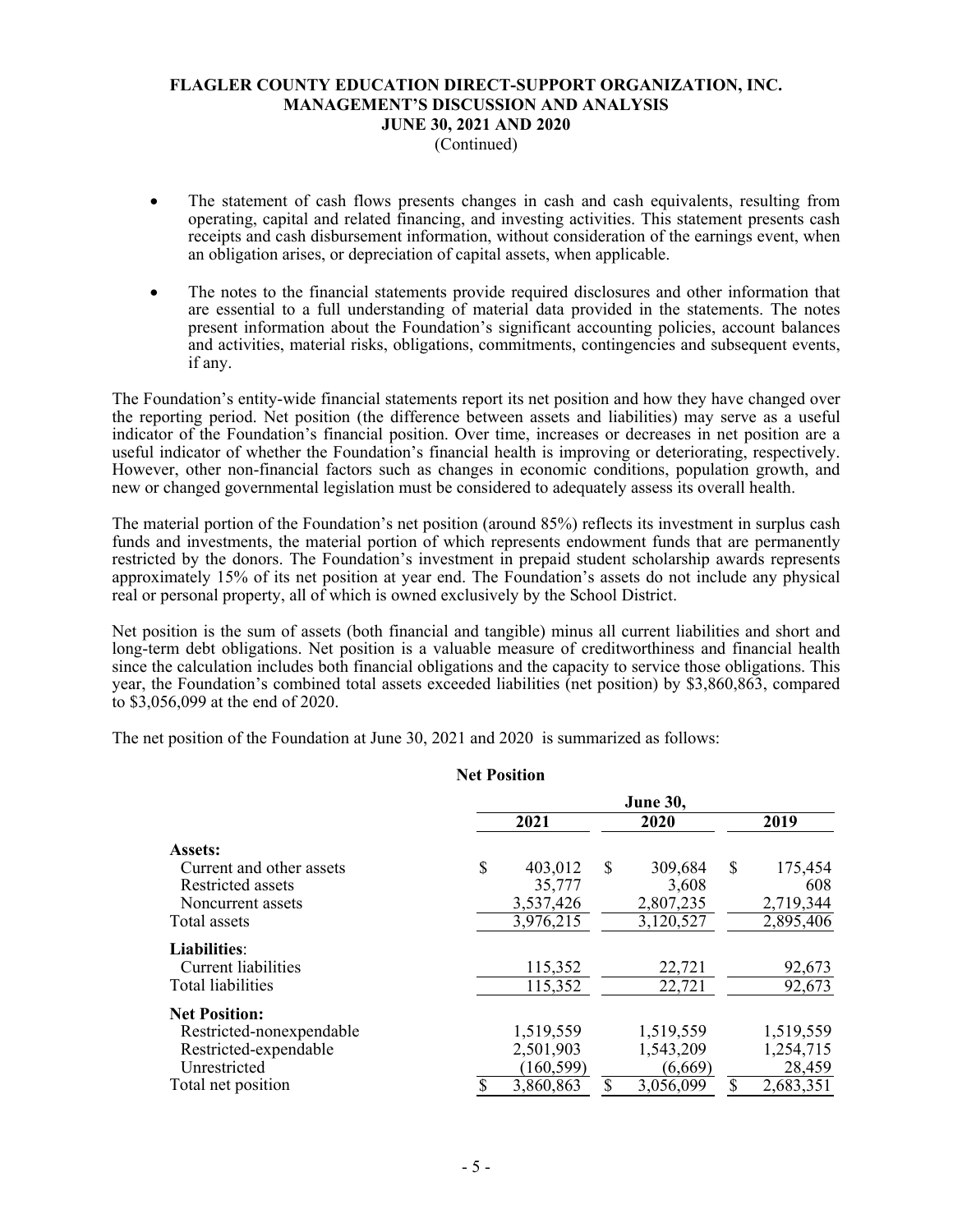(Continued)

The Foundation's total assets increased by \$855,688, or 27.42% in 2021, compared to an increase of \$225,121, or 7.78% at the end of 2020 and an increase of \$118,127, or 4.25% at the end of 2019. At the end of June 2021, the Foundation's total assets consisted primarily of cash and cash equivalents (\$471,180), municipal bonds (\$445,851), mutual fund and other endowment investments (\$2,475,406), which make up approximately 85% of total assets (82% and 81% at the end of June 2020 and 2019, respectively). Amounts invested in prepaid tuition scholarships held by the Florida College Prepaid Scholarship Foundation increased \$23,186 in 2021 and totaled \$565,676, or 15% of total assets (17% and 20% at the end of June 2020 and 2019, respectively). These amounts reflect the two primary activities of the Foundation in the areas of scholarships and program enhancement.

The Foundation's total liabilities consist of commissions payable and amounts due to Flagler County District School Board of \$115,352 at the end of 2021, compared to trade accounts payable of \$64,428 and \$92,673 at the end of 2020 and 2019, respectively.

Amounts temporarily restricted for donor designated uses increased by \$958,694 during the year and totaled \$2,501,903 at June 30, 2021, compared to \$1,543,209 and \$1,254,715 at the end of 2020 and 2019, respectively. A significant portion (23%) of these restricted funds are represented by the Foundation's program funds which are held for, or currently invested in, prepaid tuition scholarships held by the Florida College Prepaid Scholarship Foundation (\$565,676 at the end of 2021). Temporarily restricted endowment funds (\$1,296,211), and Stuff Bus project funds (\$67,255) represented 54% of the remaining restricted funds at the end of 2021.

Amounts permanently restricted at the end of the year totaling \$1,519,559 are composed of nonexpendable endowment contributions, all of which may only be expended for donor pre-designated uses. These amounts totaled \$1,519,559 and \$1,519,559 at the end of 2020 and 2019, respectively.

Unrestricted net position was a deficit of \$160,599 at the end of 2021, compared to a deficit of \$6,669 and a surplus of \$28,459 at the end of 2020 and 2019, respectively.

While the statement of net position shows a snapshot of the Foundation's financial position at the end of the fiscal year, the statement of changes in net position provides answers as to the nature and sources of those changes.

During fiscal 2021, the Foundation's operating revenues totaled \$907,019, compared to \$973,702 in 2020. Revenues received from private, public, corporate and government support, contributions and grants increased by \$49,777 (or 10%) during 2021, primarily due to increased Take Stock In Children donations as well as increased general private donations.

Revenues collected from fundraising activities decreased by 35% in 2021 and totaled \$131,899, compared to \$202,514 and \$189,284 at the end of 2020 and 2019, respectively. The decrease in 2021 was primarily the result of decreased Mardi Gras fundraising and decreased technology funding. Fundraising activities (receipts) in 2021 (compared to 2020) included the Annual Golf Tournament (\$23,495 and \$21,831), Mardi Gras Event (\$2,500 and \$19,185), Josh Crews Gala Event (\$40,312 and \$43,156), Stuff Bus (\$8,530 and \$15,113), and others.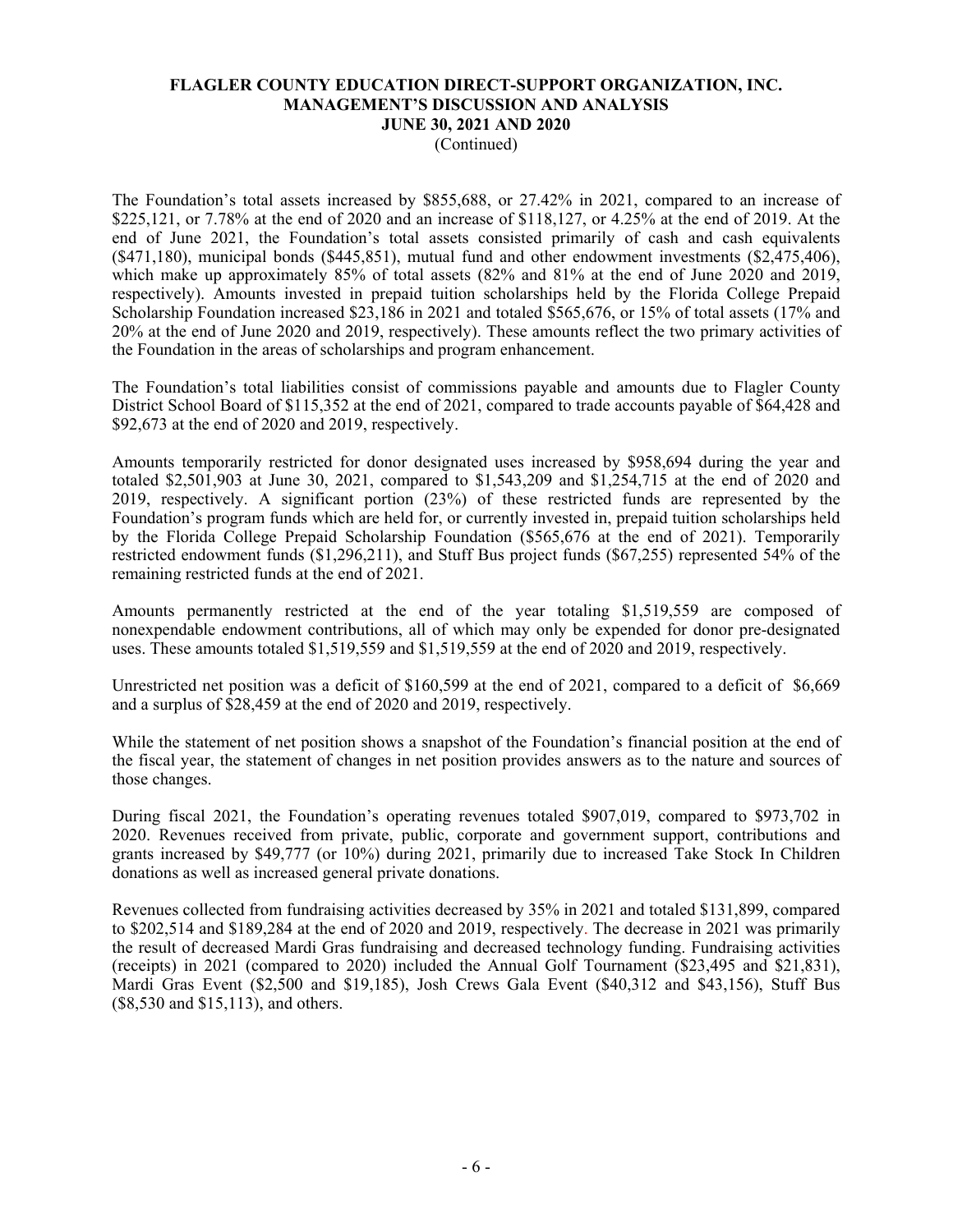(Continued)

The following is a summary of changes in net position for the fiscal years:

# **Revenues, Expenses and Changes in Net Position**

|                                                | For the Years Ended June 30, |           |    |           |               |           |  |
|------------------------------------------------|------------------------------|-----------|----|-----------|---------------|-----------|--|
|                                                |                              | 2021      |    | 2020      |               | 2019      |  |
| <b>Operating Revenues:</b>                     |                              |           |    |           |               |           |  |
| Contributions, donations and corporate support | <sup>\$</sup>                | 542,832   | \$ | 493,055   | <sup>\$</sup> | 256,480   |  |
| State grants                                   |                              | 232,288   |    | 278,133   |               | 218,960   |  |
| Fundraising                                    |                              | 131,899   |    | 202,514   |               | 189,284   |  |
| Total operating revenues                       |                              | 907,019   |    | 973,702   |               | 664,724   |  |
| <b>Operating Expenses:</b>                     |                              |           |    |           |               |           |  |
| Program services                               |                              | 502,290   |    | 472,958   |               | 358,160   |  |
| Support services                               |                              | 357,869   |    | 337,814   |               | 328,682   |  |
| Total operating expenses                       |                              | 860,159   |    | 810,772   |               | 686,842   |  |
| Operating income                               |                              | 46,860    |    | 162,930   |               | (22,118)  |  |
| <b>Nonoperating Revenues:</b>                  |                              |           |    |           |               |           |  |
| Investment income and other income             |                              | 757,904   |    | 90,436    |               | 141,500   |  |
| Increase in net position                       |                              | 804,764   |    | 253,366   |               | 119,382   |  |
| Net Position, beginning of year                |                              | 3,056,099 |    | 2,802,733 |               | 2,683,351 |  |
| Net Position, end of year                      | \$                           | 3,860,863 | \$ | 3,056,099 | S             | 2,802,733 |  |

The Foundation's primary program service expenses were varied in 2021 and 2020. Overall program service expenses increased from \$472,958 in 2020 to a total of \$502,290 in 2021. Quarterly reimbursements to the School District for salaries and benefits increased by 9% due to pay increases and an added employee in 2021 and totaled \$210,065, compared to \$193,113 incurred in 2020. This increase was directly related to the administration of the Foundation's program services, the costs of which were allocated to the respective programs responsible for the personnel expenses allocated.

The cost of the Foundation's fundraising activities increased by \$13,492 during 2021 and totaled \$76,474, compared to \$62,982 one year earlier.

Overall, the Foundation's operating expenses totaled \$860,159 in 2021, which is an increase compared to the \$810,772 in 2020, and the \$686,842 incurred in 2019.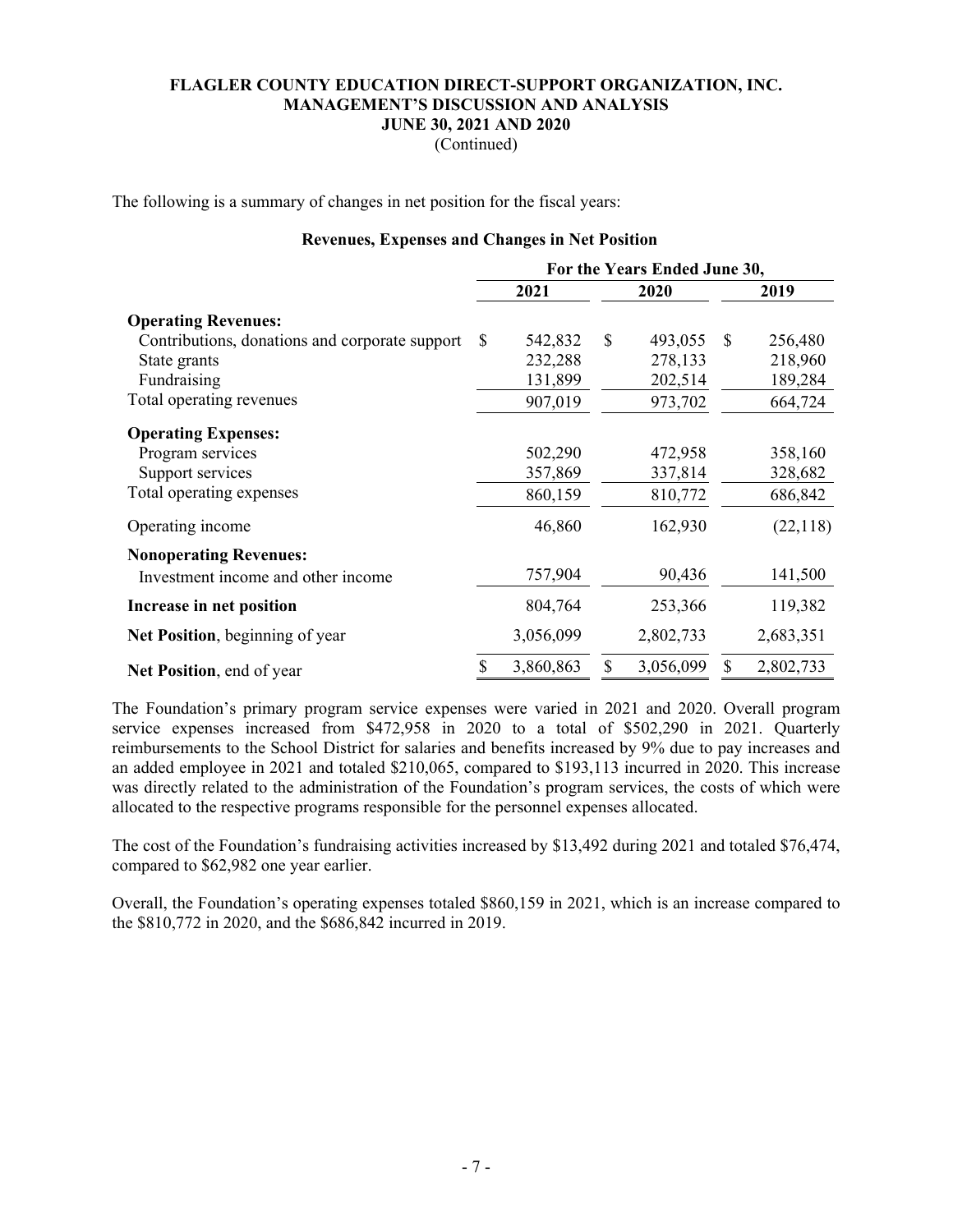(Continued)

The Foundation's spending on program services for each of the past three years is summarized as follows:

# **Operating Expenses**

|                                                                                                                                                                                                                                                                                                                                         | For the Years Ended June 30,                                                             |                                                                                                                            |                                                                                                                  |  |  |
|-----------------------------------------------------------------------------------------------------------------------------------------------------------------------------------------------------------------------------------------------------------------------------------------------------------------------------------------|------------------------------------------------------------------------------------------|----------------------------------------------------------------------------------------------------------------------------|------------------------------------------------------------------------------------------------------------------|--|--|
|                                                                                                                                                                                                                                                                                                                                         | 2021                                                                                     | 2020                                                                                                                       | 2019                                                                                                             |  |  |
| <b>Program Services:</b><br>Innovation mini grants<br>HS High Tech<br>Flagship schools<br>Take Stock in Children<br>United Way                                                                                                                                                                                                          | \$<br>63,328<br>8,026<br>52,318<br>94,838<br>9,200<br>227,710                            | \$<br>69,888<br>7,735<br>102,463<br>83,465<br>49,587<br>313,138                                                            | \$<br>39,810<br>7,635<br>53,292<br>83,555<br>$\blacksquare$<br>184,292                                           |  |  |
| <b>Scholarship and Tuition Reimbursements:</b><br>Take Stock in Children<br>One For The Kids<br>Literacy Program<br>FPS Future Problem Solvers<br>Community scholarships<br>Senior Scholarships<br>Tommy Tant Memorial Scholarship<br><b>Connect Bus</b><br>Senior Scholarship Expense<br><b>Employee Assistance</b><br>Florida Prepaid | 14,027<br>1,386<br>L.<br>119,325<br>4.449<br>500<br>51,190<br>190,877                    | $\overline{a}$<br>332<br>$\overline{a}$<br>6,500<br>63,501<br>17,591<br>1,086<br>2,123<br>500<br>67,145<br>158,778         | 55,618<br>103,850<br>11,920<br>196<br>419<br>$\blacksquare$<br>$\overline{\phantom{a}}$<br>172,003               |  |  |
| <b>Other Programs:</b><br>Personal Protective Equipment<br><b>Stem Learning</b>                                                                                                                                                                                                                                                         | 83,703<br>83,703                                                                         | 1,042<br>1,042                                                                                                             | 1,865<br>1,865                                                                                                   |  |  |
| Total program services                                                                                                                                                                                                                                                                                                                  | 502,290                                                                                  | 472,958                                                                                                                    | 358,160                                                                                                          |  |  |
| <b>Support Services:</b><br>General and administrative                                                                                                                                                                                                                                                                                  | 281,395                                                                                  | 274,832                                                                                                                    | 258,990                                                                                                          |  |  |
| <b>Fundraising:</b><br>Golf tournament<br>Mardi Gras<br>Josh Crews Gala<br>Josh Crews Writing<br>Special Events<br><b>Annual Dinner</b><br>Christmas Parade<br><b>Technology Expense</b><br><b>Stuff Bus</b><br>Back 2 School<br>Teacher of the Year<br><b>Entertainment Services</b><br>Catering/Waitstaff<br>Total support services   | 27,488<br>46<br>5,033<br>2,725<br>12,424<br>18,523<br>4,095<br>3,390<br>2,750<br>357,869 | 14,015<br>803<br>4,282<br>4,169<br>754<br>11,365<br>6,897<br>5,457<br>2,234<br>$\overline{a}$<br>3,419<br>9,587<br>337,814 | 17,251<br>5,989<br>6,222<br>1,211<br>718<br>14,454<br>12,339<br>4,271<br>665<br>2,596<br>3,360<br>616<br>328,682 |  |  |
| Total operating expenses                                                                                                                                                                                                                                                                                                                | \$<br>860,159                                                                            | \$<br>810,772                                                                                                              | \$<br>686,842                                                                                                    |  |  |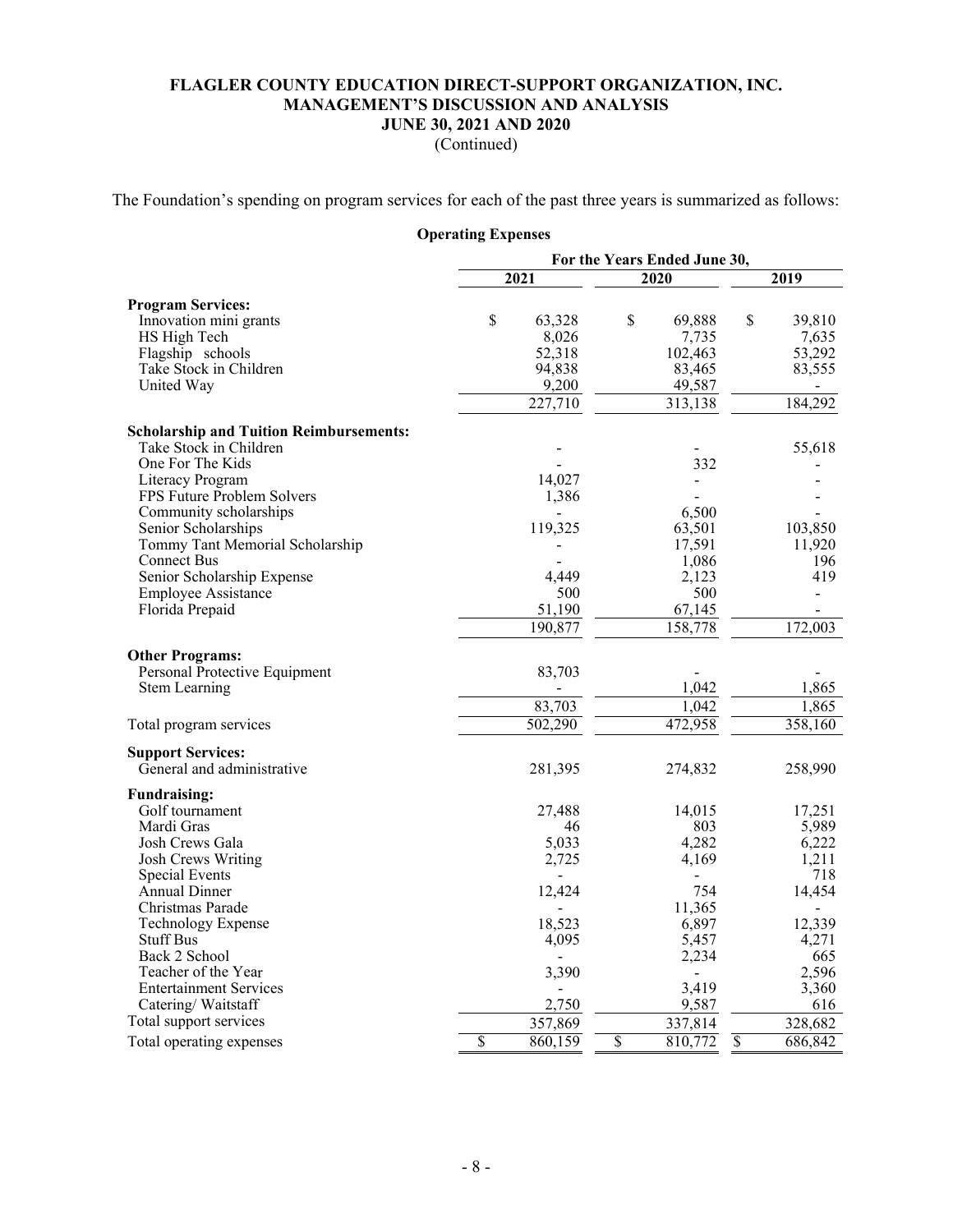(Continued)

Amounts expensed on acquiring prepaid student tuition scholarships, totaled \$51,190 in 2021, \$74,376 of which was actual dollars spent, compared to \$67,145 in 2020, \$75,656 of which was actual dollars spent.

#### **Cash Flows**

Net cash provided by operating activities increased by \$30,275 in 2021 and totaled \$195,060, compared to \$164,785 in 2020 and \$20,897 in 2019. The increase in 2021 was primarily related to the increase in cash from contributions, donations and other support. Similarly, the increase in 2020 was primarily related to the increase in cash from contributions, donations and other support.

Net cash from investing activities decreased due to being redistributed to align with the investment policy set by the finance committee. The balance was a deficit of \$65,184 in 2021, compared to investing activities in 2020 and 2019 totaling a deficit of \$64,600 and a surplus of \$28,297. The Foundation's uses typically include amounts paid to the Florida Prepaid College Foundation for prepaid student tuition contracts (actual dollars spent in 2021 of \$74,376, compared to \$75,656 in 2020). Amounts also include the net costs of investment trades experienced from the reinvestment of permanent endowment funds received in prior years. Virtually all of the Foundation's investment earnings collected are reinvested in the endowment accounts.

#### **Future Economic Factors**

Charitable giving continues to be significantly affected by many factors including the general state of the economy, the health of the stock market, uncertainty related to COVID-19, and prospective donors' perception of the benefiting organization. Toward this latter factor, the Foundation has historically enjoyed a very positive reputation in the communities it serves. While economic factors do ultimately affect charitable giving in general, the Foundation has a developed a history of steady growth regardless of changes in these factors.

Some of the major factors considered by the Foundation in the process of predicting future economic factors are the local economy, civilian labor force, unemployment rates, and inflation rates.

The most recent estimates available for unemployment data in Flagler County, Florida are compiled by the Florida Agency for Workforce Innovation on the Florida Research and Economic Information Database Application (FREIDA). This agency estimates an unemployment rate of 5.1% in Flagler County in June 2021 as compared to  $\overline{9.7\%}$  in 2020. The Leisure and Hospitality industry has experienced a downward trend due to COVID-19 throughout Florida.

Inflationary trends for Flagler County compare favorably with those trends experienced at the state and national levels.

#### **Requests for Information**

This financial report is designed to provide our donors, grantors, recipients, and creditors with a general overview of the Foundation's finances and to demonstrate the Foundation's accountability for the money it receives. Questions concerning any of the information provided in this report, or requests for additional information should be addressed to the Executive Director, Flagler County Education Direct-Support Organization, Inc., P. O. Box 354117, Palm Coast, Florida 32135.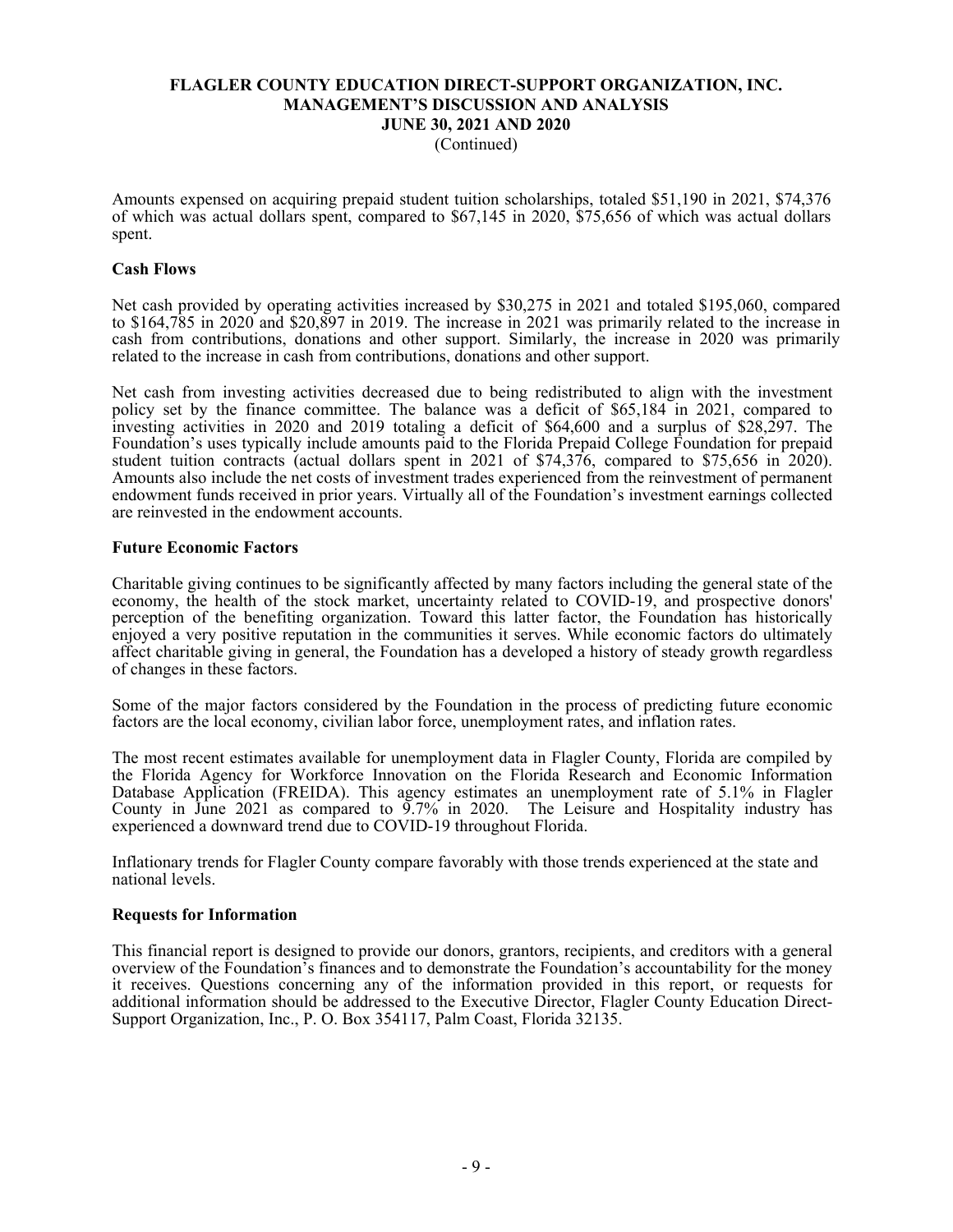#### **FLAGLER COUNTY EDUCATION DIRECT-SUPPORT ORGANIZATION, INC. STATEMENTS OF NET POSITION JUNE 30, 2021 AND 2020**

|                                             | 2021                    | 2020                                  |
|---------------------------------------------|-------------------------|---------------------------------------|
| <b>ASSETS</b>                               |                         |                                       |
| <b>Current assets</b>                       |                         |                                       |
| Cash and cash equivalents                   | \$<br>384,910           | \$<br>287,203                         |
| Accounts and grants receivable, net         | 18,102                  | 22,481                                |
| Restricted assets:                          |                         |                                       |
| Cash and cash equivalents                   | 35,777                  | 3,608                                 |
| Total current assets                        | 438,789                 | 313,292                               |
| <b>Non-current assets</b>                   |                         |                                       |
| Restricted assets:                          |                         |                                       |
| Florida prepaid scholarships                | 565,676                 | 542,490                               |
| Investments                                 | 2,971,750               | 2,264,745                             |
| Total non-current assets                    | 3,537,426               | 2,807,235                             |
| <b>Total Assets</b>                         | 3,976,215               | 3,120,527<br>\$                       |
| <b>LIABILITIES</b>                          |                         |                                       |
| <b>Current liabilities</b>                  |                         |                                       |
| Accounts payable and accrued liabilities    | \$<br>21,663            | \$<br>3,464                           |
| Short-term loans payable                    |                         | 41,707                                |
| Due to Flagler County District School Board | 93,689                  | 19,257                                |
| <b>Total Liabilities</b>                    | 115,352<br>\$           | $\overline{\mathcal{S}}$<br>64,428    |
| <b>NET POSITION</b>                         |                         |                                       |
|                                             |                         |                                       |
| <b>Net position</b>                         |                         |                                       |
| Restricted:                                 |                         |                                       |
| Nonexpendable                               | S<br>1,519,559          | \$<br>1,519,559                       |
| Expendable<br>Unrestricted                  | 2,501,903               | 1,543,209<br>(6,669)                  |
| <b>Total Net Position</b>                   | (160, 599)<br>3,860,863 | $\overline{\mathcal{S}}$<br>3,056,099 |
|                                             |                         |                                       |

The accompanying notes to financial statements are an integral part of these statements.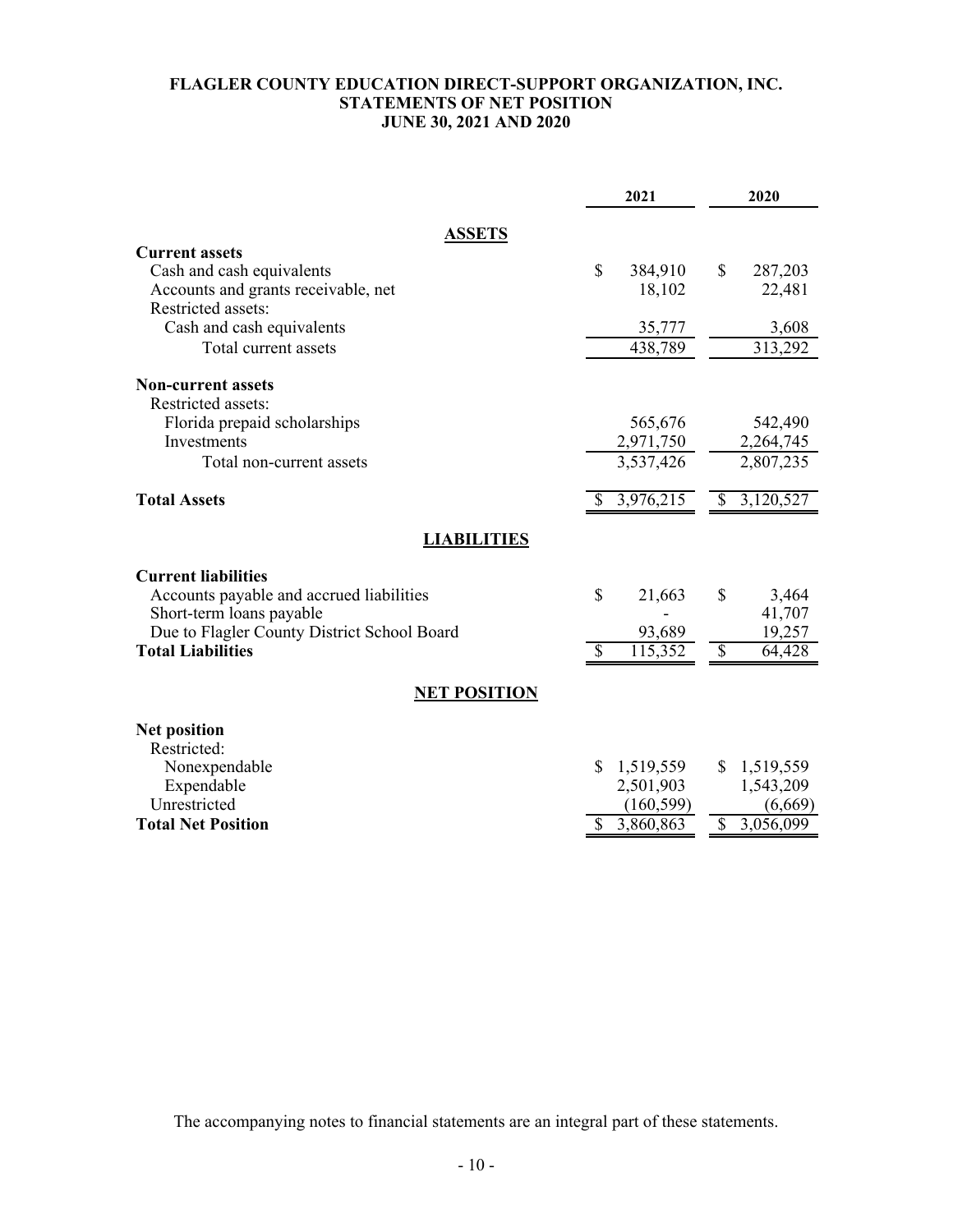#### **FLAGLER COUNTY EDUCATION DIRECT-SUPPORT ORGANIZATION, INC. STATEMENTS OF REVENUES, EXPENDITURES, AND CHANGES IN NET POSITION FOR THE YEARS ENDED JUNE 30, 2021 AND 2020**

|                                         | 2021            | 2020            |  |
|-----------------------------------------|-----------------|-----------------|--|
|                                         |                 |                 |  |
| <b>Operating revenues</b>               |                 |                 |  |
| Contributions, donations and support    | \$<br>542,832   | \$<br>493,055   |  |
| State grants                            | 232,288         | 278,133         |  |
| Fundraising                             | 131,899         | 202,514         |  |
| Total operating revenues                | 907,019         | 973,702         |  |
| <b>Operating expenses</b>               |                 |                 |  |
| Program services:                       |                 |                 |  |
| District grants                         | 227,710         | 313,138         |  |
| Scholarships and tuition reimbursements | 190,877         | 158,778         |  |
| Other programs                          | 83,703          | 1,042           |  |
| Total program services                  | 502,290         | 472,958         |  |
| Support services:                       |                 |                 |  |
| General and administrative              | 281,395         | 274,832         |  |
| Fundraising                             | 76,474          | 62,982          |  |
| Total support services                  | 357,869         | 337,814         |  |
| Total operating expenses                | 860,159         | 810,772         |  |
| <b>Operating income (loss)</b>          | 46,860          | 162,930         |  |
| Nonoperating revenues (expenses)        |                 |                 |  |
| Investment income                       | 716,197         | 90,436          |  |
| Forgiveness of PPP loan                 | 41,707          |                 |  |
| Total nonoperating revenues (expenses)  | 757,904         | 90,436          |  |
| Change in net position                  | 804,764         | 253,366         |  |
| Net position, beginning of year         | 3,056,099       | 2,802,733       |  |
| Net position, end of year               | 3,860,863<br>\$ | 3,056,099<br>\$ |  |

The accompanying notes to financial statements are an integral part of these statements.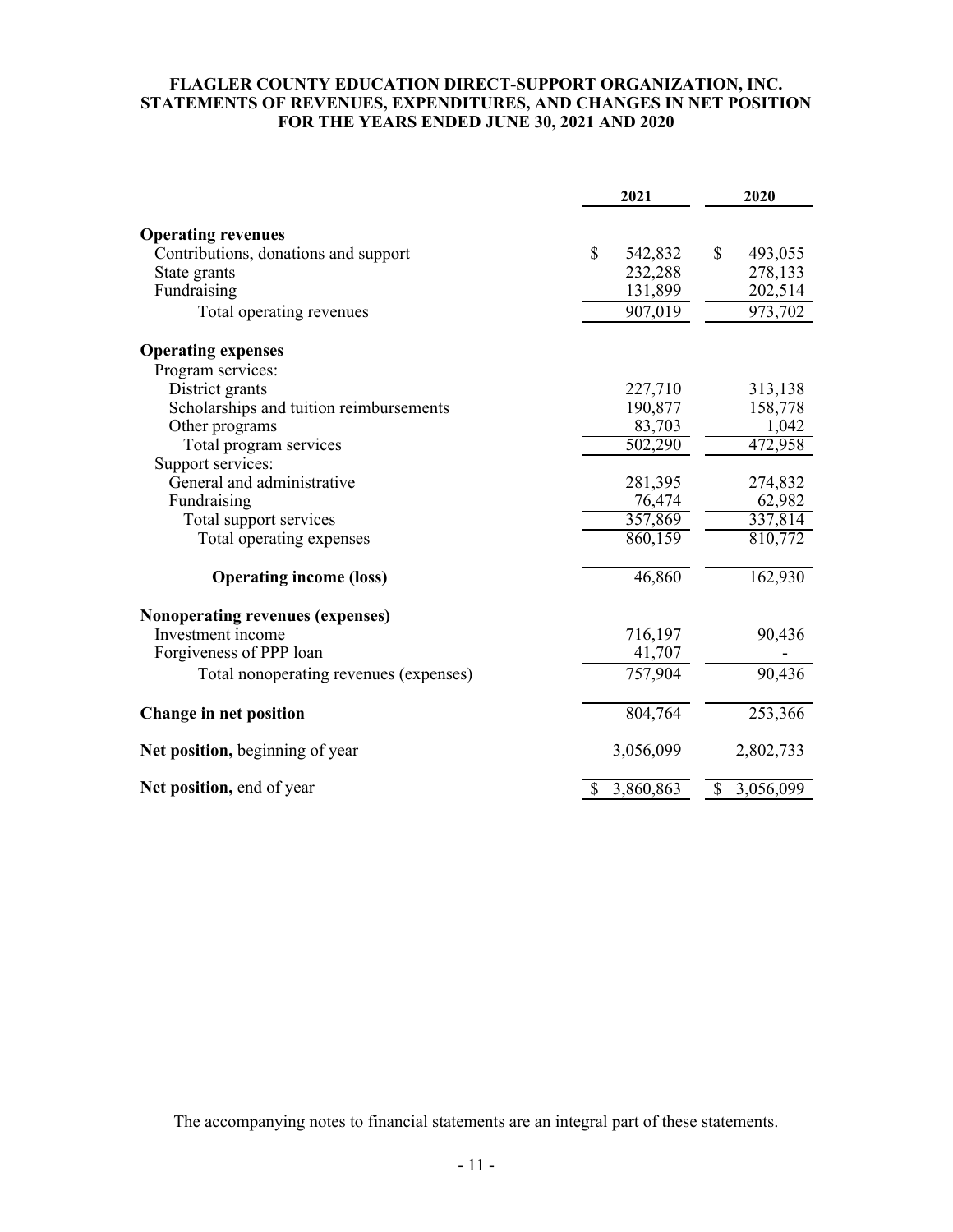#### **FLAGLER COUNTY EDUCATION DIRECT-SUPPORT ORGANIZATION, INC. STATEMENTS OF CASH FLOWS FOR THE YEARS ENDED JUNE 30, 2021 AND 2020**

|                                                                                                                                   | 2021                    |                          | 2020             |
|-----------------------------------------------------------------------------------------------------------------------------------|-------------------------|--------------------------|------------------|
| Cash flows from operating activities                                                                                              |                         |                          |                  |
| Cash received from contributions and donations                                                                                    | \$<br>542,832           | \$                       | 493,055          |
| Cash received from fundraising                                                                                                    | 131,899                 |                          | 202,514          |
| Cash received from grants                                                                                                         | 236,667                 |                          | 282,795          |
| Cash paid for Flagler School District reimbursements                                                                              | (222, 125)              |                          | (241, 756)       |
| Cash paid for scholarship awards and grants                                                                                       | (154, 543)              |                          | (198, 529)       |
| Cash paid for other programs                                                                                                      | (83,703)                |                          | (1,042)          |
| Cash paid for fundraising                                                                                                         | (76, 474)               |                          | (62,982)         |
| Cash paid for administrative costs                                                                                                | (179, 493)              |                          | (309, 270)       |
| Net cash provided by (used in) operating activities                                                                               | 195,060                 |                          | 164,785          |
| Cash flows from capital and related financing activities                                                                          |                         |                          |                  |
| Proceeds from issuance of loans                                                                                                   |                         |                          | 41,707           |
| Net cash provided by (used in) capital                                                                                            |                         |                          |                  |
| and related financing activities                                                                                                  |                         |                          | 41,707           |
| <b>Cash flows from investing activities</b>                                                                                       |                         |                          |                  |
| Purchase of prepaid scholarships                                                                                                  | (74, 376)               |                          | (75,656)         |
| Sales (purchases) of investments                                                                                                  | 9,186                   |                          | 11,044           |
| Interest income                                                                                                                   | 6                       |                          | 12               |
| Net cash provided by (used in) investing activities                                                                               | (65, 184)               |                          | (64, 600)        |
| Net increase (decrease) in cash and cash equivalents                                                                              | 129,876                 |                          | 141,892          |
| Cash and cash equivalents, beginning of year                                                                                      | 290,811                 |                          | 148,919          |
| Cash and cash equivalents, end of year                                                                                            | \$<br>420,687           | \$                       | 290,811          |
| Cash and cash equivalents reported as:                                                                                            |                         |                          |                  |
| Unrestricted                                                                                                                      | \$<br>384,910           | \$                       | 287,203          |
| Restricted                                                                                                                        |                         |                          |                  |
|                                                                                                                                   | \$<br>35,777<br>420,687 | $\overline{\mathcal{S}}$ | 3,608<br>290,811 |
|                                                                                                                                   |                         |                          |                  |
| Reconciliation of operating income to net cash provided by (used in) operating activities<br>Cash flows from operating activities |                         |                          |                  |

| Operating income                                             | 46,860  | S | 162,930   |
|--------------------------------------------------------------|---------|---|-----------|
| Adjustments to reconcile operating income (loss) to net      |         |   |           |
| cash provided by (used in) operating activities:             |         |   |           |
| Amortization of prepaid tuition contracts                    | 51,190  |   | 67,145    |
| Changes in assets and liabilities                            |         |   |           |
| Decrease (Increase) in accounts receivable                   | 4,379   |   | 4,662     |
| Increase (Decrease) in accounts payable and accrued expenses | 18,199  |   | (35, 480) |
| Increase (Decrease) in due to Flagler County                 |         |   |           |
| District School Board                                        | 74,432  |   | (34, 472) |
| Total adjustments                                            | 148,200 |   | 1.855     |
| Net cash provided by operating activities                    | 195,060 |   | 164,785   |
| Noncash investing and financing activities:                  |         |   |           |
| Forgiveness of PPP loan                                      | 41.707  |   |           |

The accompanying notes to financial statements are an integral part of these statements.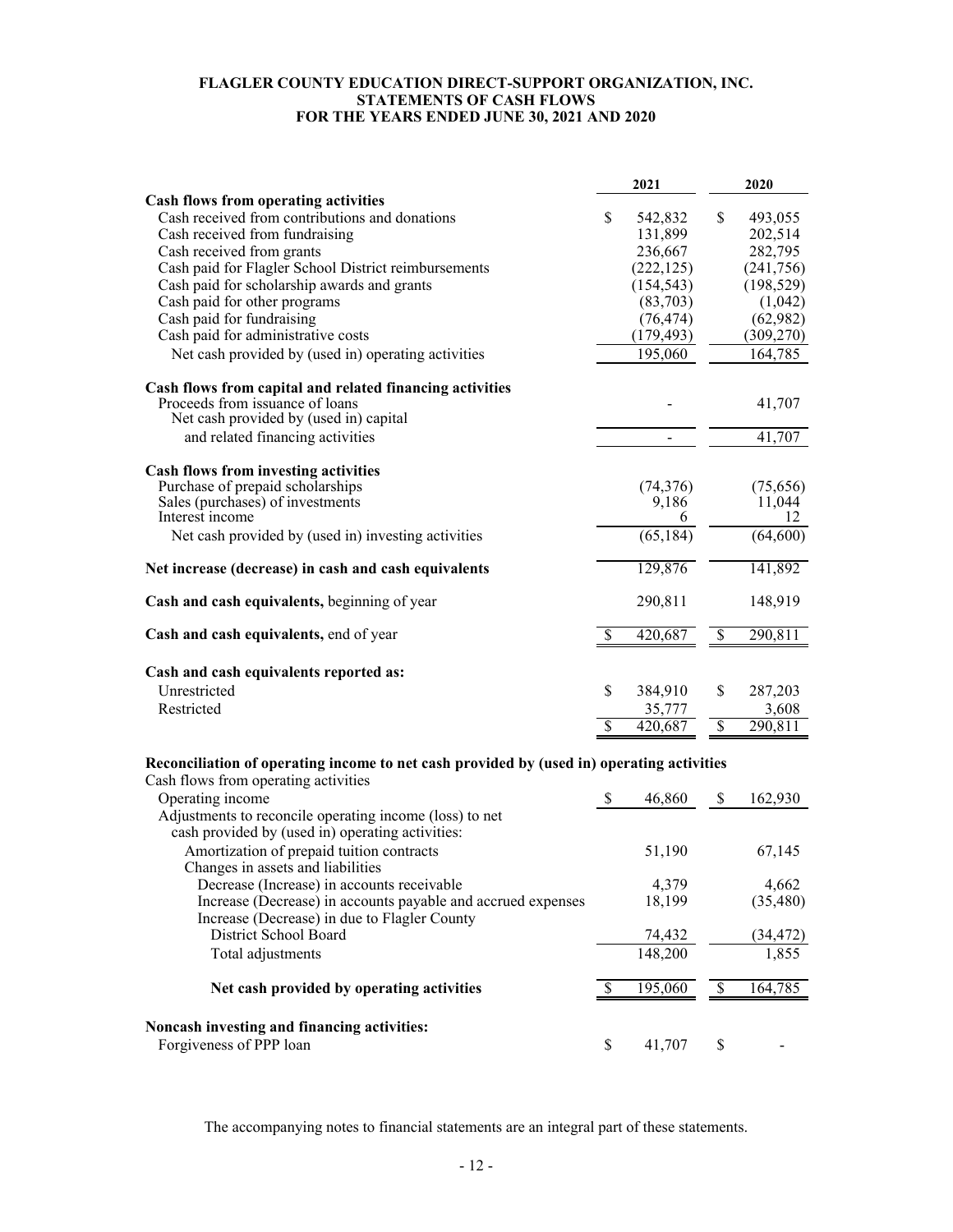# (1) **Summary of Significant Accounting Policies:**

(a) **Reporting entity—The Flagler County Education Direct-Support Organization, Inc. (the** Foundation) is a direct support organization (as defined in Section 1001.453, Florida Statutes), and is considered a component unit of the Flagler County District School Board (the "School District") for financial reporting purposes. The Foundation was formed as an I.R.C. Section 501(c)(3) nonprofit corporation on February 26, 1990, whose objective is to develop a partnership between the community and its schools for the enhancement and support of public education in Flagler County, Florida. It also possesses the necessary characteristics of a governmental organization since the potential for unilateral dissolution with the reversion of its net position to the School District exists pursuant to Section  $1001.453(1)(a)(1)$ , Florida Statutes.

(b) **Basis of presentation**—As a component unit of the School District, the financial statements of the Foundation have been prepared in accordance with Generally Accepted Accounting Principles as applied to governmental units. The Governmental Accounting Standards Board (the GASB) is the standard setting body for governmental accounting and financial reporting. The Foundation utilizes the accrual basis of accounting in accordance with the GASB Codification.

(c) **Basis of accounting and financial reporting—For financial reporting purposes, the** Foundation is considered a special-purpose government entity engaged exclusively in businesstype activities. Accordingly, the Foundation's financial statements have been presented using the economic resources measurement focus and the accrual basis of accounting. Under the accrual basis, revenues, expenses, gains, losses, assets, and liabilities resulting from exchange and exchange-like transactions are recognized when the exchange takes place. Revenues, expenses, gains, losses, assets, and liabilities resulting from non-exchange activities are generally recognized when all applicable eligibility requirements, including time requirements, are met.

(d) **Financial statement classification—The basic financial statements required for proprietary** funds are: a statement of net position or a balance sheet; a statement of activities; and a statement of cash flows. The Statement of Net Position is presented in a classified format to distinguish between current and noncurrent assets and liabilities. When both restricted and unrestricted resources are available to fund certain programs, it is the Foundation's policy to first apply the restricted resources to such programs followed by the use of the unrestricted resources.

(e) **Fund accounting—To** ensure observance of limitations and restrictions placed on the use of resources available to the Foundation, the accounts of the Foundation are maintained in accordance with the principles of fund accounting. This is the procedure by which resources for various purposes are classified for accounting and reporting purposes into funds established according to their nature and purpose. All of the Foundation's financial activity is accounted for in a single business-type fund, which contains restricted and unrestricted components. The Foundation's operating account includes unrestricted and restricted resources, representing the portion of expendable and nonexpendable funds that are available for support of operations and funds available for use in accordance with specific restrictions, respectively.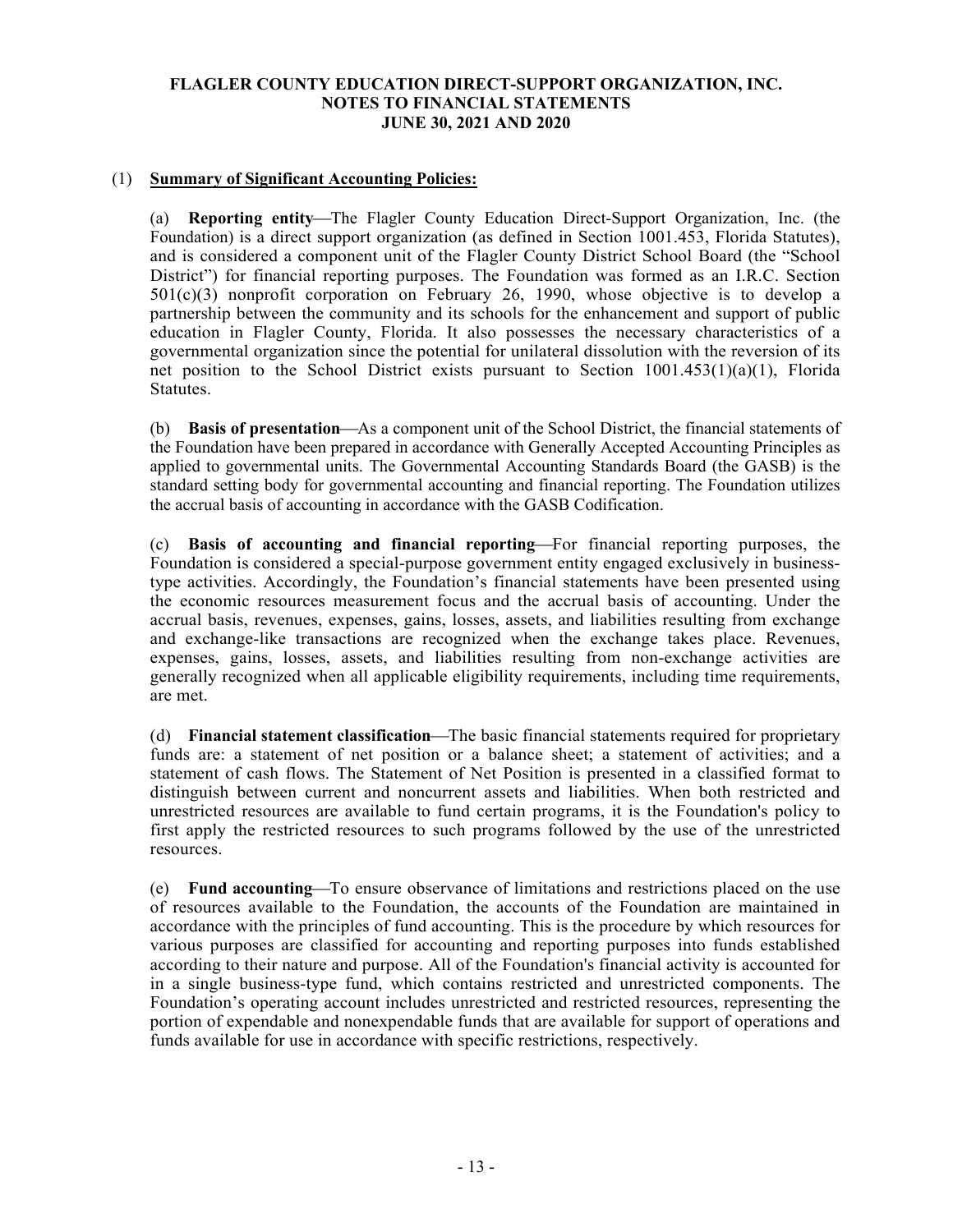# (1) **Summary of Significant Accounting Policies:** (Continued)

(f) **Revenue recognition**An exchange or exchange-like transaction is one in which each party receives and sacrifices something of approximate equal value. Amounts received from exchange transactions are recognized as revenue when the exchange transaction takes place.

A non-exchange transaction is one in which one party receives something of value without directly giving value in exchange. Non-exchange transactions may include, but are not limited to:

 Gifts/donations - Assets are recognized when all eligibility requirements are met or funds are received; whichever is first. Revenue is recognized when all eligibility requirements have been met. If gift is received prior to meeting eligibility requirements, it is recorded as unearned revenue.

Eligibility requirements are conditions specified by a donor that must be met, such as time requirements, matching requirements. Purpose restrictions are not eligibility requirements and do not affect revenue recognition. Gifts received with purpose restrictions are reported as restricted until used for designated purpose or until restriction expires.

Some gifts are received with the stipulation that the resources cannot be sold, disbursed, or consumed until a specified number of years have passed or a specific event has occurred, such as endowments, term endowments, works of art and historical treasures. For these gifts, revenues are recognized when the resources are received, provided that all eligibility requirements are met. Resulting net position is reported as restricted for as long as the restrictions or time requirements remain in effect.

- Certain grants, entitlements Assets are recognized when all eligibility requirements are met or funds are received; whichever is first. Revenue is recognized when all eligibility requirements have been met. If grant funds are received prior to meeting eligibility requirements, they are recorded as deferred revenue. Eligibility requirements are conditions specified by the grantor that must be met, such as an eligible recipient, time requirements, matching requirements, etc. Purpose restrictions are not eligibility requirements and do not affect revenue recognition. Grants received with purpose restrictions are reported as restricted.
- Promises to give (pledges) Amounts must be promised by a non-governmental entity individual, business, or Foundation. Asset (receivable) and revenue are recognized when all eligibility requirements are met and amount is verifiable, measurable, and collection is probable (likely to occur). Endowment pledges are generally not recognized until received since the promise to not sell, disburse, or consume the asset cannot be honored until the asset has been received.

Contributions received are recorded as unrestricted or restricted support, depending on the existence and/or nature of any donor restrictions. Contributions received with donor-imposed restrictions that are met in the same year in which the contributions are received are classified as unrestricted contributions.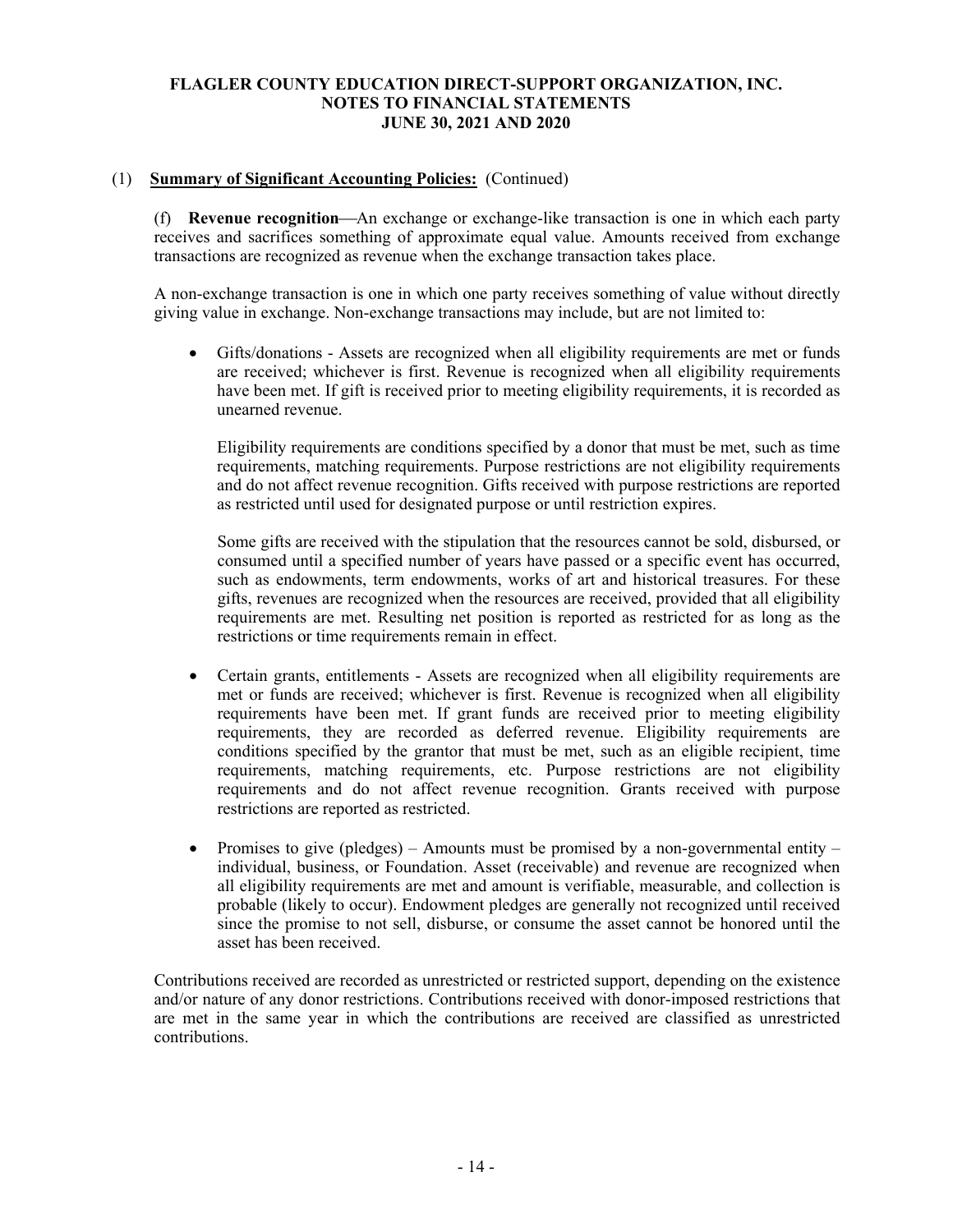# (1) **Summary of Significant Accounting Policies:** (Continued)

(g) **Income taxes**—The Foundation is generally exempt from Federal income taxes under the provisions of Section  $501(c)(3)$  of the Internal Revenue Code. Management of the Foundation considers the likelihood of changes by taxing authorities in its filed income tax returns and recognizes a liability for or discloses potential significant changes that management believes are more likely than not to occur, including changes to the Foundation's status as a not-for-profit entity. Management believes the Foundation met the requirements to maintain its tax-exempt status and has no income subject to unrelated business income tax, therefore no provision for income taxes has been provided in these financial statements. The Foundation's income tax returns for the past three years are subject to examination by tax authorities, and may change upon examination.

(h) **Classification of revenues**—The Foundation's principal operating activity is providing education program support, mini-grants, and student scholarships. Operating revenues include private contributions, donations, community support, and operating grants. Non-operating revenues include investment income and earnings and contributions restricted for capital additions or endowments, when applicable. Operating expenses include all fiscal transactions related to education support, Foundation management, and fundraising.

(i) **Donor-restricted accounts—Restricted net position is cash that has been received through** fundraising events, community support and grant funds that are designated for specific program funding and scholarships. Investment income, including unrealized appreciation and depreciation, is allocated to restricted accounts on a pro rata basis based on the nonexpendable account balance, when applicable. In accordance with state law, these funds are then available for expenditure when the specific restrictive donor criteria are met.

(i) **Cash and cash equivalents**—Cash and cash equivalents represent both restricted and unrestricted cash in checking and money market accounts and include all highly liquid investments with initial maturities of three months or less.

(k) **Investments**—Investments in marketable securities with readily determinable fair values and all investments in debt securities are reported at their fair values in the statement of financial position. Unrealized gains and losses are included in the change in net position. Investment income and gains restricted by a donor are reported as increases in unrestricted net position if the restrictions are met (either by passage of time or by use) in the reporting period in which the income and gains are recognized. Certificates of deposit are held at cost plus accrued interest, which approximates fair value.

(l) **Accounts and grants receivable**The Foundation's accounts and grants receivable mainly consists of amounts receivable from grant funding for programs administered by the Foundation. The Foundation considers its receivables to be fully collectible.

(m) **Inventories**—Inventories are stated at the lower of cost or market determined by the first-in, first-out method.

(n) **Capital assets—The Foundation's operations are maintained at facilities owned and operated** by the School District at no cost to the Foundation. When applicable, capital asset acquisitions intended for direct contribution to the School District are recorded as expenditures in the Foundation's accounting records.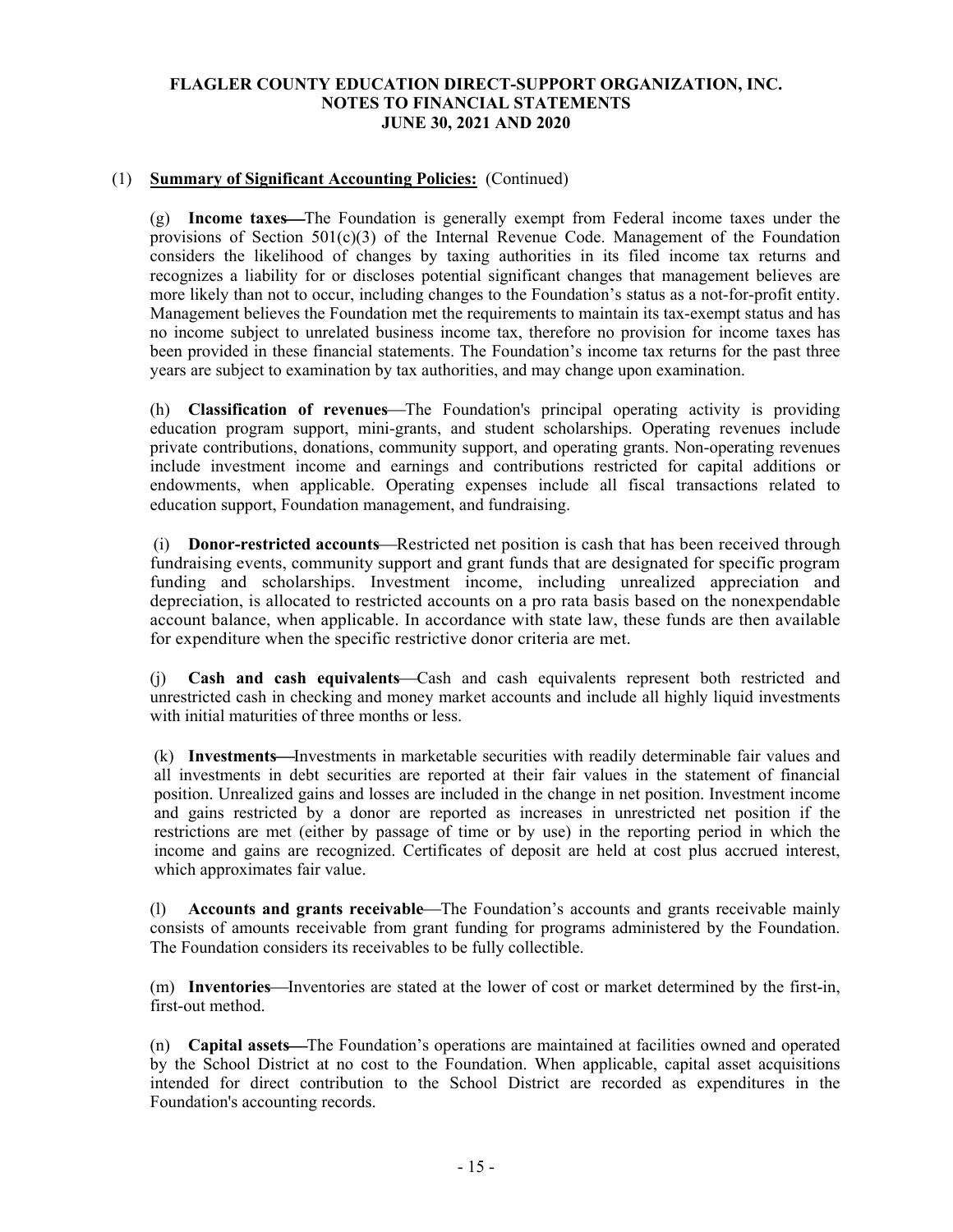## (1) **Summary of Significant Accounting Policies:** (Continued)

Capital asset acquisitions are recorded at cost, if purchased. Assets are capitalized having a useful life of greater than one year and with an original cost of \$500 or greater. Depreciation is provided using the straight-line basis over the estimated useful lives of the respective assets, which is generally five years. Expenditures for repairs and maintenance are expensed as incurred.

- (o) **Net position—The Foundation's net position is classified as follows:** 
	- Restricted Nonexpendable consists of endowment and similar type funds in which donors or outside sources have stipulated, as a condition of the gift instrument, that the principal is to be maintained inviolate and in perpetuity, and invested for the purpose of producing present and future income.
	- Restricted Expendable includes resources the Foundation is legally or contractually obligated to spend in accordance with restrictions imposed by external third parties.
	- Unrestricted represents net position that is not restricted for any purpose and available for current operations.

When both restricted and unrestricted resources are available and eligible to be used for a specified expenditure, it is the Foundation's policy to first use restricted resources, and then unrestricted resources.

(p) **Donated property**Donated marketable securities and other noncash donations used to further the purposes of the Foundation are recorded at estimated acquisition value at the time of donation, when applicable.

(q) **In-kind contributions**—In-kind contributions represent the fair market values for goods and services provided for the Foundation. Contributions of services are recognized only if services received (a) create or enhance non-financial assets or (b) require specialized skills, are provided by individuals possessing these skills, and would typically be purchased if not provided by donations. These contributions are included in the Statement of Activities under the caption labeled "in-kind contributions", when applicable.

(r) **Use of estimates**The preparation of financial statements in conformity with accounting principles generally accepted in the United States of America requires management to make estimates and assumptions that affect the reported amount of assets, liabilities, and changes therein, and disclosure of contingent assets and liabilities. Actual results could differ from those estimates.

(s) **Employee salaries and benefits—Generally, all administration and management functions of** the Foundation are performed by individuals whose salaries, wages and related employee benefits are paid by the School District. The Foundation does not recognize any pro-rata portion of liabilities for employment related benefits (i.e., employee insurance premiums, pension obligations, and other post-employment benefit obligations) of the School District.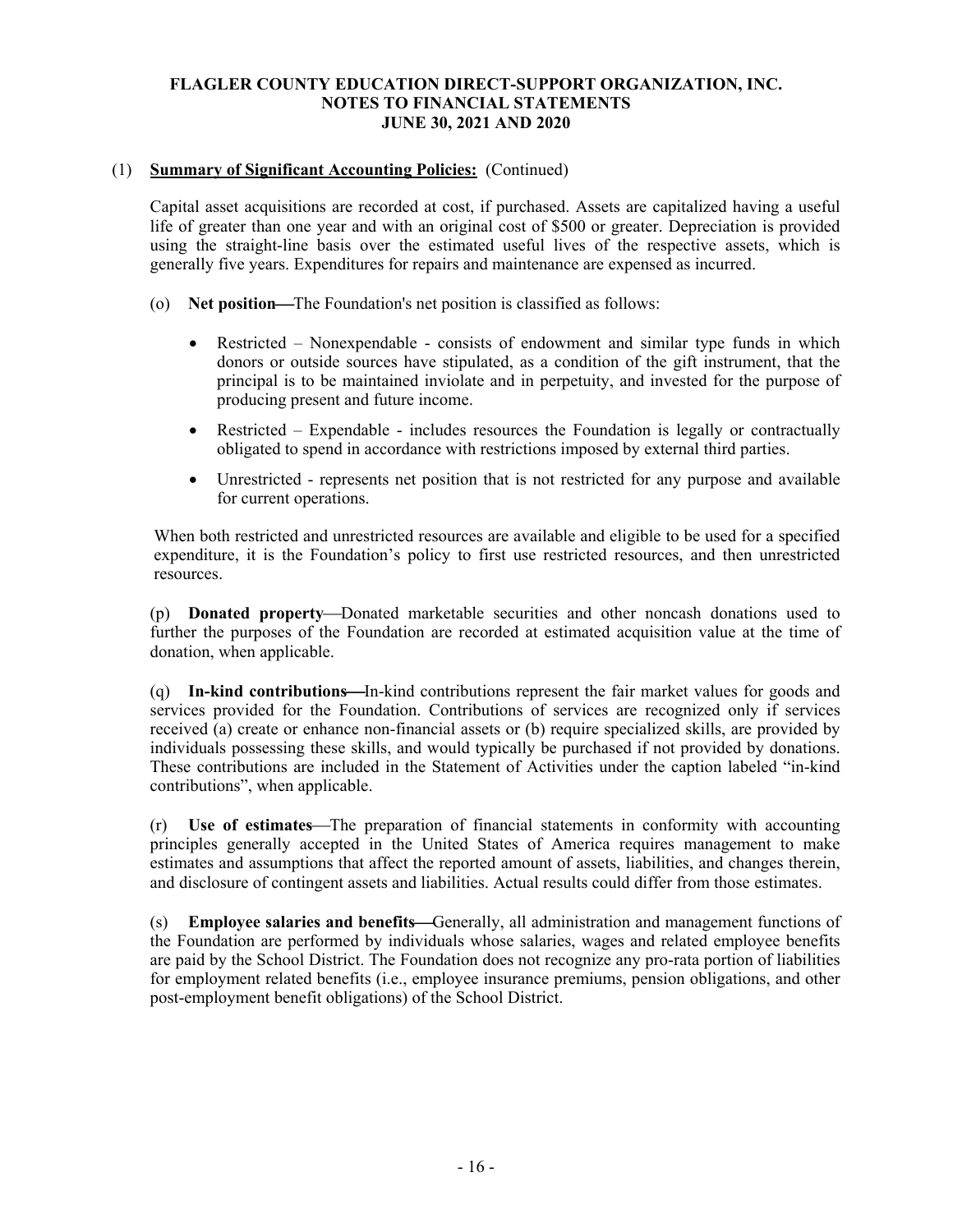#### (2) **Deposits, Investments, and Fair Value Measurements:**

#### **Deposits**

The Foundation holds cash on deposit with various financial institutions. Certain cash deposits are classified as restricted assets because their use is restricted by applicable donor covenants.

#### **Investments and Fair Value Measurements**

The fair value measurement accounting literature provides the framework for measuring fair value. That framework provides a fair value hierarchy that prioritizes the inputs to valuation techniques used to measure fair value. The hierarchy gives the highest priority to unadjusted quoted prices in active markets for identical assets or liabilities (Level 1 measurements) and the lowest priority to unobservable inputs (Level 3 measurements). The three levels of the fair value hierarchy are described below as follows:

Level 1 – Inputs to the valuation methodology are unadjusted quoted prices for identical assets or liabilities in active markets that the Foundation has the ability to access.

Level 2 – Inputs to the valuation methodology include: (1) quoted market prices for similar assets or liabilities in active markets, (2) quoted prices for identical or similar assets or liabilities in inactive markets, (3) inputs other than quoted prices that are observable for the asset or liability, and (4) inputs that are derived principally from or corroborated by observable market data by correlation or other means. If the asset or liability has a specified (contractual) term, the Level 2 input must be observable for substantially the full term of the asset or liability.

Level 3 – Inputs to the valuation methodology are unobservable and significant to the fair value measurement.

The asset's or liability's fair value measurement level within the fair value hierarchy is based on the lowest level of any input that is significant to the fair value measurement. Valuation techniques used need to maximize the use of observable inputs and minimize the use of unobservable inputs.

Following is a description of the valuation methodologies used for assets measured at fair value. There have been no changes in the methodologies used at June 30, 2021 and 2020.

*Mutual funds* – valued at quoted market prices which represent the net asset value of shares held by the Foundation at year-end.

*Municipal bonds* – valued at quoted market prices which represent the net asset value of issues held by the Foundation at year-end.

The following table summarizes the assets of the Foundation for which fair values are determined on a recurring basis:

|                            |                | <b>Fair Value Measurements</b> | as of June 30, 2021 |         |              |
|----------------------------|----------------|--------------------------------|---------------------|---------|--------------|
|                            | <b>Level 1</b> | <b>Level 2</b>                 |                     | Level 3 | <b>Total</b> |
| Money Market Funds         | 50,493         | $\qquad \qquad \blacksquare$   |                     | ۰       | 50,493       |
| Mutual Funds               | 2,921,257      | ۰                              |                     |         | 2,921,257    |
| Total assets at fair value | 2,971,750      | $\qquad \qquad \blacksquare$   |                     | -       | 2,971,750    |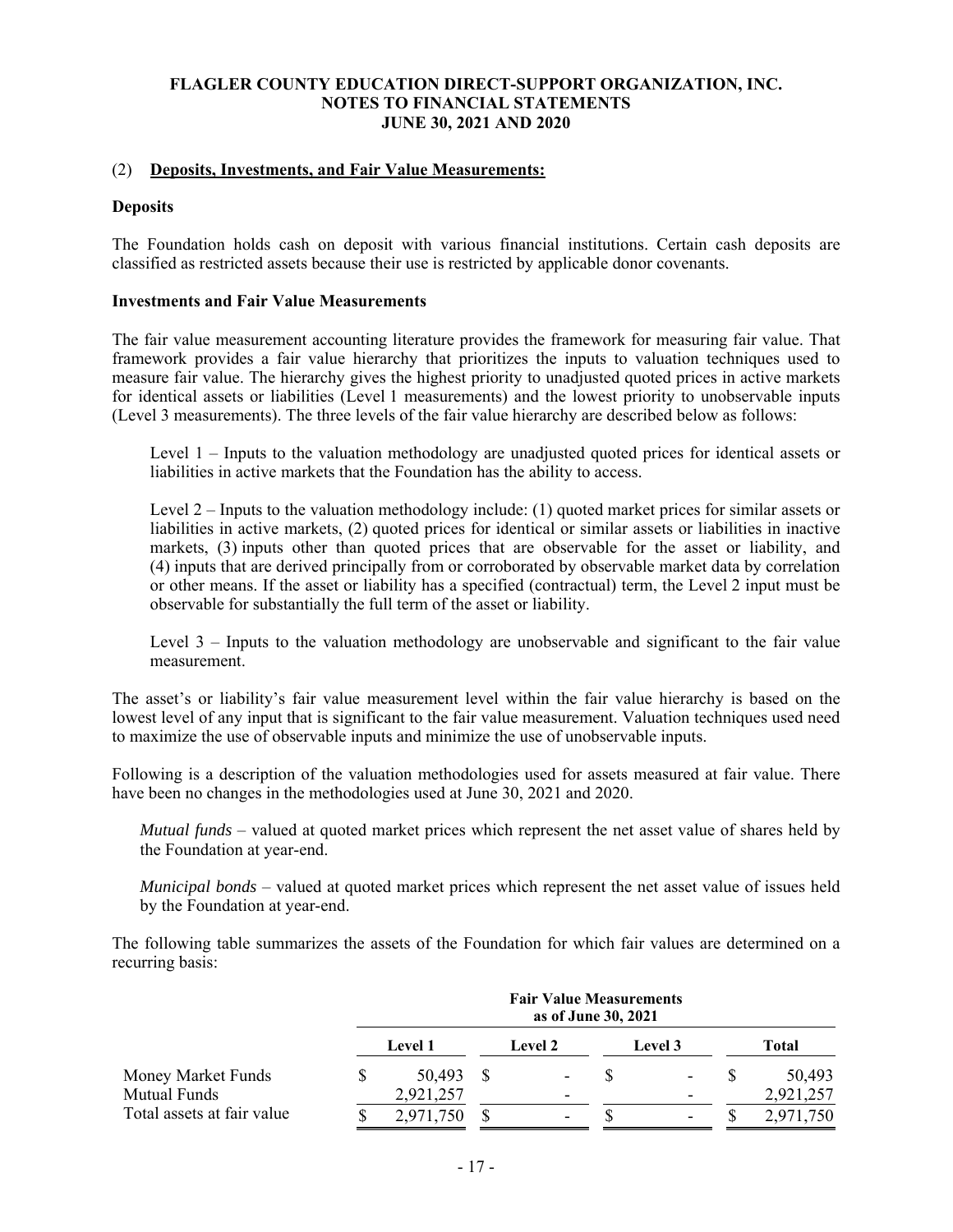|                            | <b>Fair Value Measurements</b><br>as of June 30, 2020 |                |  |                          |  |                          |  |           |
|----------------------------|-------------------------------------------------------|----------------|--|--------------------------|--|--------------------------|--|-----------|
|                            |                                                       | <b>Level 1</b> |  | <b>Level 2</b>           |  | Level 3                  |  | Total     |
| Money Market Funds         |                                                       | 29,500         |  | $\overline{\phantom{a}}$ |  | $\overline{\phantom{a}}$ |  | 29,500    |
| <b>Mutual Funds</b>        |                                                       | 2,235,245      |  | $\overline{\phantom{0}}$ |  | -                        |  | 2,235,245 |
| Total assets at fair value |                                                       | 2,264,745      |  | $\overline{\phantom{a}}$ |  | $\overline{\phantom{0}}$ |  | 2,264,745 |

# (2) **Deposits, Investments, and Fair Value Measurements:** (Continued)

#### **Custodial Credit Risk**

Custodial credit risk is the risk that in the event of the failure of the counterparty to a transaction, the Foundation will not be able to recover the value of its investments or collateral securities that are in the possession of an outside party. The Foundation maintains an investment account with a brokerage firm which includes a portfolio with a market value of \$2,971,750 and \$2,264,745 at June 30, 2021 and 2020, respectively, which is insured up to \$500,000 by the Securities Investor Protection Corporation in the event of the brokerage firms' liquidation. This coverage does not protect against market fluctuations. At June 30, 2021 and 2020, the carrying amount of the Foundation's cash deposits was \$420,687 and \$290,811, respectively, and the bank balances were \$437,601 and \$342,260, respectively. At June 30, 2021, \$9,517 was not covered by federal depository insurance. At June 30, 2020, the full amount was covered by federal depository insurance.

# (3) **Accounts and Grants Receivable:**

At June 30, 2021 and 2020, accounts and grants receivable consisted exclusively of amounts due from state and other grantor agencies totaling \$18,102 and \$22,481, respectively.

# (4) **Prepaid Tuition Contracts:**

Individual student scholarship contracts have been purchased from the Florida Prepaid College Foundation, Inc. (the FPCF) to be assigned to eligible students within the School District who meet standards specified in the Foundation's scholarship program pursuant to the provisions of Memorandums of Understanding between the Foundation and the FPCF.

Under the Memorandums, the FPCF sells prepaid student tuition scholarships to the Foundation at approximately one-half (50%) their normal cost. The Foundation recognizes all prepaid tuition scholarship contract acquisitions as assets of the Foundation until such time students satisfy the requirements set forth in the scholarships. Scholarship amounts are recorded at cost, which is equivalent to the refund value. However, the total plan value of the scholarships held by the FPCF for the Foundation is approximately double the amount recorded by the Foundation.

Upon purchasing the scholarships, the Foundation records an asset in the form of beneficial interest in assets held by others. As scholarships are awarded, the Foundation maintains an accounting for the credit hours earned by participating students. The Foundation recognizes an expense based on the credit hours earned. For example, if a student is awarded a scholarship worth 120 credit hours and earns 40 credit hours, the Foundation would recognize one-third of the amount paid for the scholarship in the period earned. For the years ended June 30, 2021 and 2020, contributions of \$74,376 and \$75,656, respectively, were made by the Foundation to acquire contracts from the FPCF.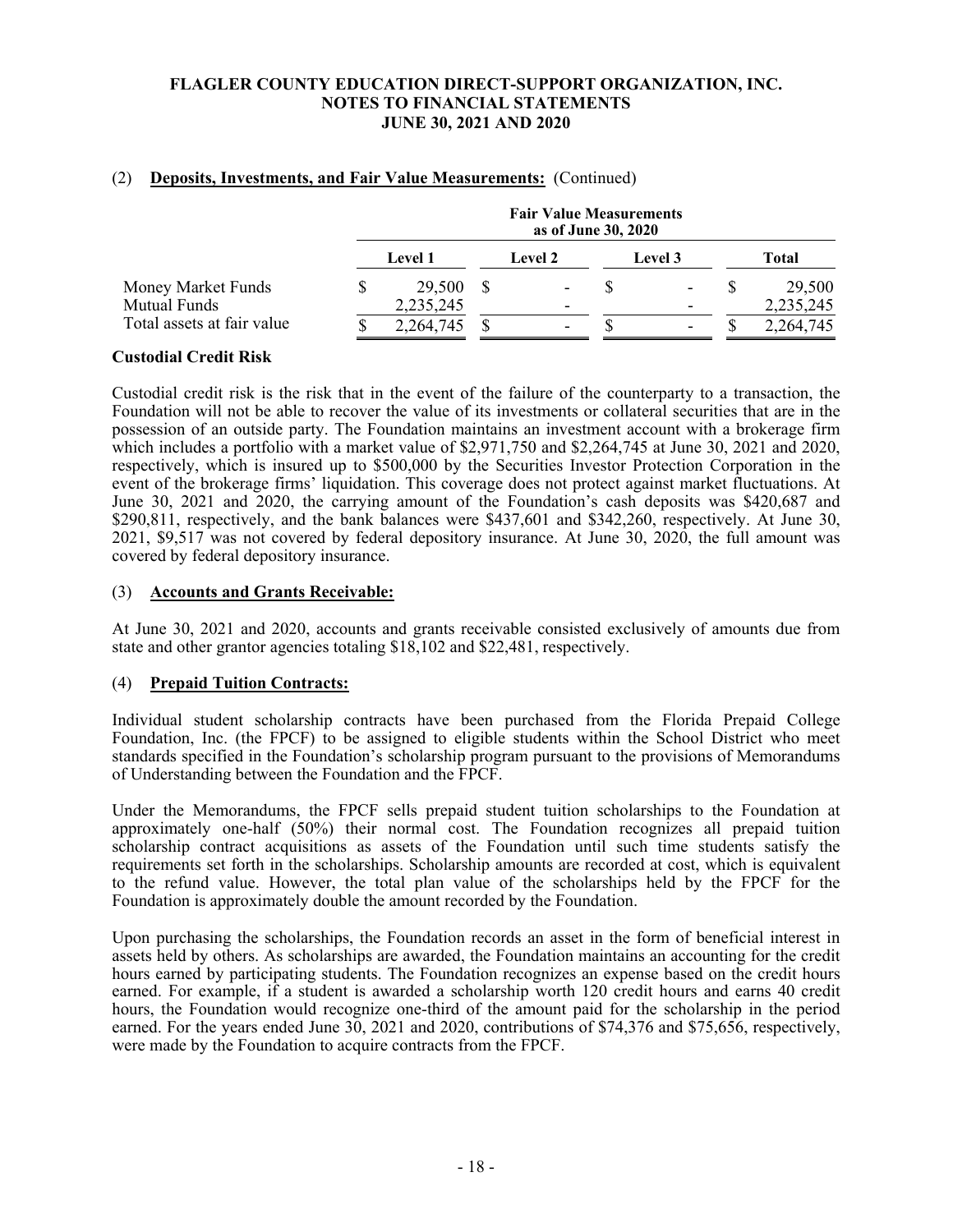## (4) **Prepaid Tuition Contracts:** (Continued)

The Foundation's balance of prepaid student tuition contracts as of June 30, 2021 and 2020, consists of the following:

| Foundation prepaid scholarships as of June 30, 2019 | S. | 533,979   |
|-----------------------------------------------------|----|-----------|
| Scholarships acquired during the year:              |    |           |
| Contracts purchased                                 |    | 75,656    |
| Scholarship credits used by students                |    | (67, 145) |
| Foundation prepaid scholarships as of June 30, 2020 |    | 542,490   |
| Scholarships acquired during the year:              |    |           |
| Contracts purchased                                 |    | (74, 376) |
| Scholarship credits used by students                |    | (51,190)  |
| Foundation prepaid scholarships as of June 30, 2021 |    | 565,676   |

The total plan value of prepaid student tuition contracts held by the FPCF for the Foundation as of June 30, 2021 and 2020, consists of the following:

|                                               | 2021 |                |  | 2020       |  |  |
|-----------------------------------------------|------|----------------|--|------------|--|--|
| FPCF total plan value of prepaid scholarships |      | $1,131,351$ \$ |  | 1.084.979  |  |  |
| Less FPCF portion                             |      | (565, 675)     |  | (542, 489) |  |  |
| Total Foundation prepaid scholarships         |      | 565,676        |  | 542,490    |  |  |

### (5) **Net Position Restrictions and Designations:**

**Restricted - Expendable—A** summary of net changes in net position that included restricted, but expendable donor-imposed or board-imposed restrictions consisted of the following at June 30, 2021 and 2020:

|                                                 | 2021            |              | 2020      |
|-------------------------------------------------|-----------------|--------------|-----------|
| Florida Prepaid College Foundation Scholarships | \$<br>565,676   | -S           | 542,490   |
| Robert Osner Kiwanis Scholarship Endowment Fund | 396,552         |              | 348,892   |
| Take Stock in Children                          | 112,483         |              | 73,809    |
| Flagship Schools                                | 134,365         |              | 97,673    |
| <b>Stuff Bus Project</b>                        | 67,255          |              | 62,820    |
| <b>Community Outreach Project</b>               | 57,557          |              | 42,583    |
| Bernard L. Axelrod Endowment Fund               | 899,659         |              | 231,128   |
| Senior Scholarship                              | 84,434          |              | 51,861    |
| Tommy Tant Memorial Scholarship                 | 12,501          |              | 12,501    |
| <b>Connect Bus</b>                              | 23,323          |              | 23,323    |
| Employee Assistance Program                     | 2,548           |              | 2,708     |
| <b>FCEF</b> Scholarships                        | 1,026           |              |           |
| Young Professionals Group                       | 185             |              |           |
| Teacher of the Year Program                     | 3,110           |              | 3,000     |
| United Way, Career Coaching                     | 141,229         |              | 50,421    |
| Total net position restricted-expendable        | \$<br>2,501,903 | $\mathbb{S}$ | 1,543,209 |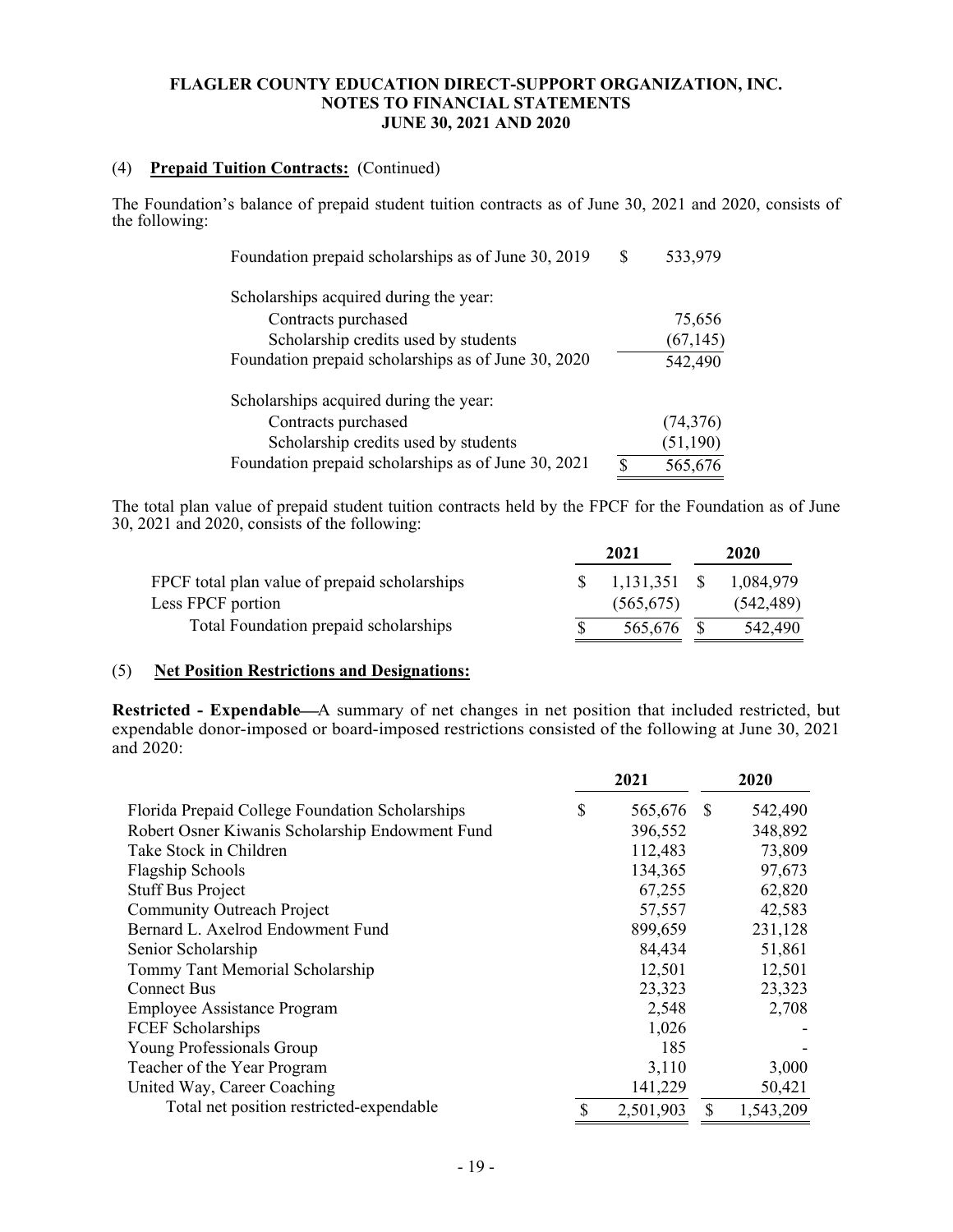# (5) **Net Position Restrictions and Designations:** (Continued)

**Restricted – Nonexpendable—A** summary of net changes in net position that included restricted, nonexpendable donor-imposed or board-imposed restrictions consisted of the following at June 30, 2021 and 2020:

|                                                 |  | 2021                            |  | 2020      |  |
|-------------------------------------------------|--|---------------------------------|--|-----------|--|
| Bernard L. Axelrod Endowment Fund               |  | 200,000 \$                      |  | 200,000   |  |
| Robert Osner Kiwanis Scholarship Endowment Fund |  | 1,319,559                       |  | 1.319.559 |  |
| Total net position restricted-nonexpendable     |  | $\frac{1519}{559}$ \$ 1.519.559 |  |           |  |

# (6) **Related Party Transactions:**

The Foundation is a legally established direct-support organization and component unit of the Flagler County District School Board, whose objective is to develop a partnership between the community and its schools for the enhancement and support of public education in Flagler County, Florida. To meet this objective, the Foundation is permitted to use facilities and personal services of the District, provided the rules of the School Board are followed. As a result, various administrative and internal service functions are provided to the Foundation throughout the year by the District without remuneration. The Foundation has elected to not include the value of these donated materials and services, which are significant to the operations of the Foundation, in the accompanying financial statements.

During the years ended June 30, 2021 and 2020, the Foundation reimbursed the School District for a portion of the salaries and related employee benefits for the Executive Director, Scholarship Specialist, and Organizational and Database Specialist and other miscellaneous expenses in the amount of \$222,125 and \$241,756, respectively. At June 30, 2021 and 2020, the amount due to Flagler County District School Board was \$93,689 and \$19,257, respectively.

# (7) **Loans Payable and Forgiveness:**

On April 30, 2020, the Foundation received loan proceeds in the amount of \$41,707, pursuant to the Paycheck Protection Program (PPP) established as part of the federal Coronavirus Aid, Relief and Economic Security Act (CARES Act). Under the terms of the PPP, loan proceeds and accrued interest are forgivable if they are used for qualifying expenses such as payroll, benefits, rent and utilities, and the Foundation maintains its payroll levels over a specified period of time as described in the CARES Act. Any unforgiven portion of the loan is payable over two years at an interest rate of 1%, with a deferral of payments for the first six months. The full amount of the loan plus was forgiven in June 2021, and the forgiveness of the loan is shown separately in the statement of revenues, expenditures, and changes in net position as well as in the statement of cash flows.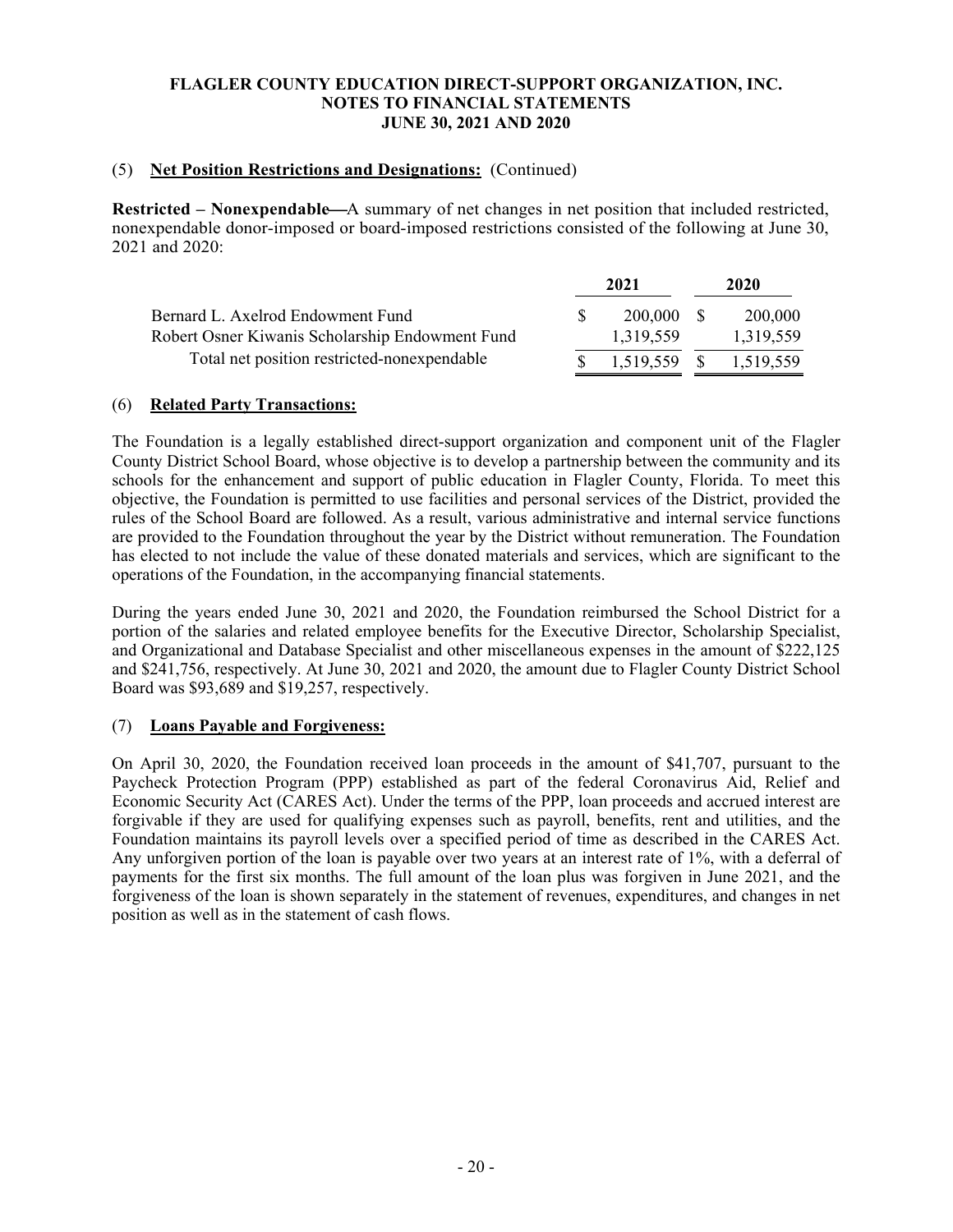## (8) **Commitments and Contingencies:**

The Foundation is exposed to various risks of loss related to torts; theft of, damage to and destruction of assets; errors and omissions; natural causes for which the Foundation carries commercial insurance. The Foundation has incurred no losses in excess of coverage in the last four years.

# (9) **Uncertainty:**

During and through the end of the fiscal year ended June 30, 2021, local, U.S., and world governments have encouraged self-isolation to curtail the spread of the global pandemic, coronavirus disease (COVID-19), by mandating temporary work stoppage in many sectors and imposing limitations on travel and size and duration of group meetings. Most industries are experiencing disruption to business operations and the impact of reduced consumer spending. There is unprecedented uncertainty surrounding the duration of the pandemic, its potential economic ramifications, and any government actions to mitigate them. Accordingly, while management cannot quantify the financial and other future impact to the Foundation as of August 27, 2021, management believes that a material impact on the Foundation's financial position and results of future operations is reasonably possible.

#### (10) **Recent Accounting Pronouncements:**

The Governmental Accounting Standards Board (GASB) has issued new or modifications to, or interpretations of, existing accounting guidance during the year ended June 30, 2021. The Foundation has considered the new pronouncements that altered accounting principles generally accepted in the United States of America, and other than as disclosed in these notes to the financial statements, and does not believe that any other new or modified principles will have a material impact on the Foundation's reported financial net position or activities in the near term, except for the following pronouncements, for which the potential impact is still being determined:

(a) GASB issued Statement No. 87, *Leases*, in June 2017. GASB 87 increases the usefulness of governments' financial statements by requiring recognition of certain lease assets and liabilities for leases that previously were classified as operating leases and recognized as inflows of resources or outflows of resources based on the payment provisions of the contract. It establishes a single model for lease accounting based on the foundational principle that leases are financings of the right to use an underlying asset. The provisions in GASB 87 are effective for periods beginning after June 15, 2022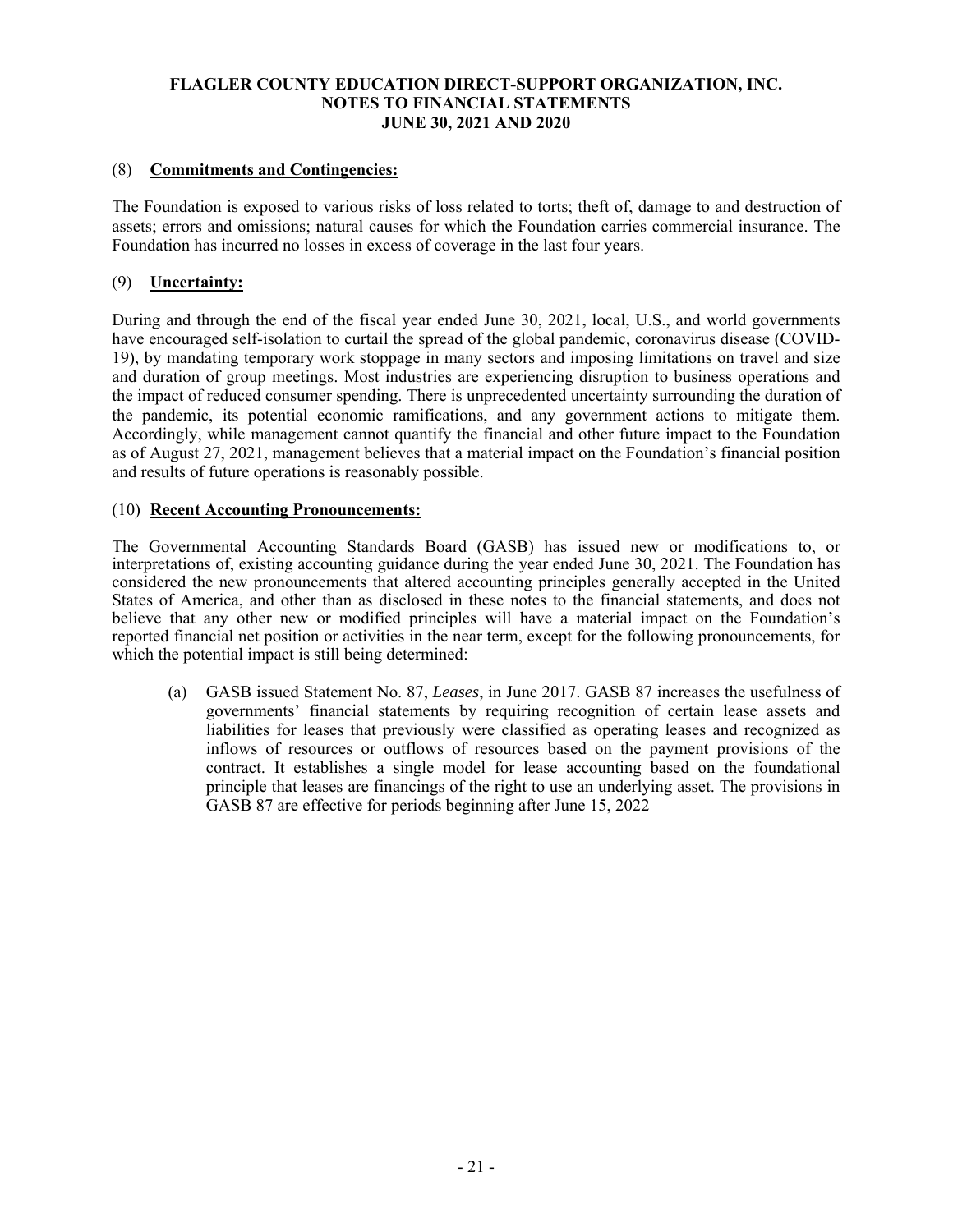

#### **INDEPENDENT AUDITORS' REPORT ON INTERNAL CONTROL OVER FINANCIAL REPORTING AND ON COMPLIANCE AND OTHER MATTERS BASED ON AN AUDIT OF FINANCIAL STATEMENTS PERFORMED IN ACCORDANCE WITH**  *GOVERNMENT AUDITING STANDARDS*

To the Board of Directors, Flagler County Education Direct-Support Organization, Inc.:

We have audited, in accordance with auditing standards generally accepted in the United States of America and the standards applicable to financial audits contained in the *Government Auditing Standards* issued by the Comptroller General of the United States, the financial statements of Flagler County Education Direct-Support Organization, Inc. (the Foundation) as of and for the year ended June 30, 2021, and the related notes to the financial statements, which collectively comprise the Foundation's basic financial statements, and have issued our report thereon dated August 27, 2021.

#### *Internal Control over Financial Reporting*

In planning and performing our audit of the financial statements, we considered the Foundation's internal control over financial reporting (internal control) as a basis for designing audit procedures that are appropriate in the circumstances for the purpose of expressing our opinions on the financial statements, but not for the purpose of expressing an opinion on the effectiveness of the Foundation's internal control. Accordingly, we do not express an opinion on the effectiveness of the Foundation's internal control.

A *deficiency in internal control* exists when the design or operation of a control does not allow management or employees, in the normal course of performing their assigned functions, to prevent or detect and correct misstatements on a timely basis. A *material weakness* is a deficiency, or combination of deficiencies, in internal control such that there is a reasonable possibility that a material misstatement of the Foundation's financial statements will not be prevented, or detected and corrected on a timely basis. A *significant deficiency* is a deficiency, or a combination of deficiencies, in internal control that is less severe than a material weakness, yet important enough to merit attention by those charged with governance.

Our consideration of internal control was for the limited purpose described in the first paragraph of this section and was not designed to identify all deficiencies in internal control that might be material weaknesses or significant deficiencies. Given these limitations, during our audit we did not identify any deficiencies in internal control that we consider to be material weaknesses. We did identify a certain deficiency in internal control, described in the following paragraph as item 2021-001, that we consider to be a significant deficiency.

121 Executive Circle Daytona Beach, FL 32114-1180 Telephone: 386-257-4100

133 East Indiana Avenue DeLand, FL 32724-4329 Telephone: 386-738-3300

5931 NW 1st Place Gainesville, FL 32607-2063 Telephone: 352-378-1331

2477 Tim Gamble Place, Suite 200 Tallahassee, FL 32308-4386 Telephone: 850-386-6184

Website: www.jmco.com | Email: info@jmco.com | Member of AGN International with offices in principal cities worldwide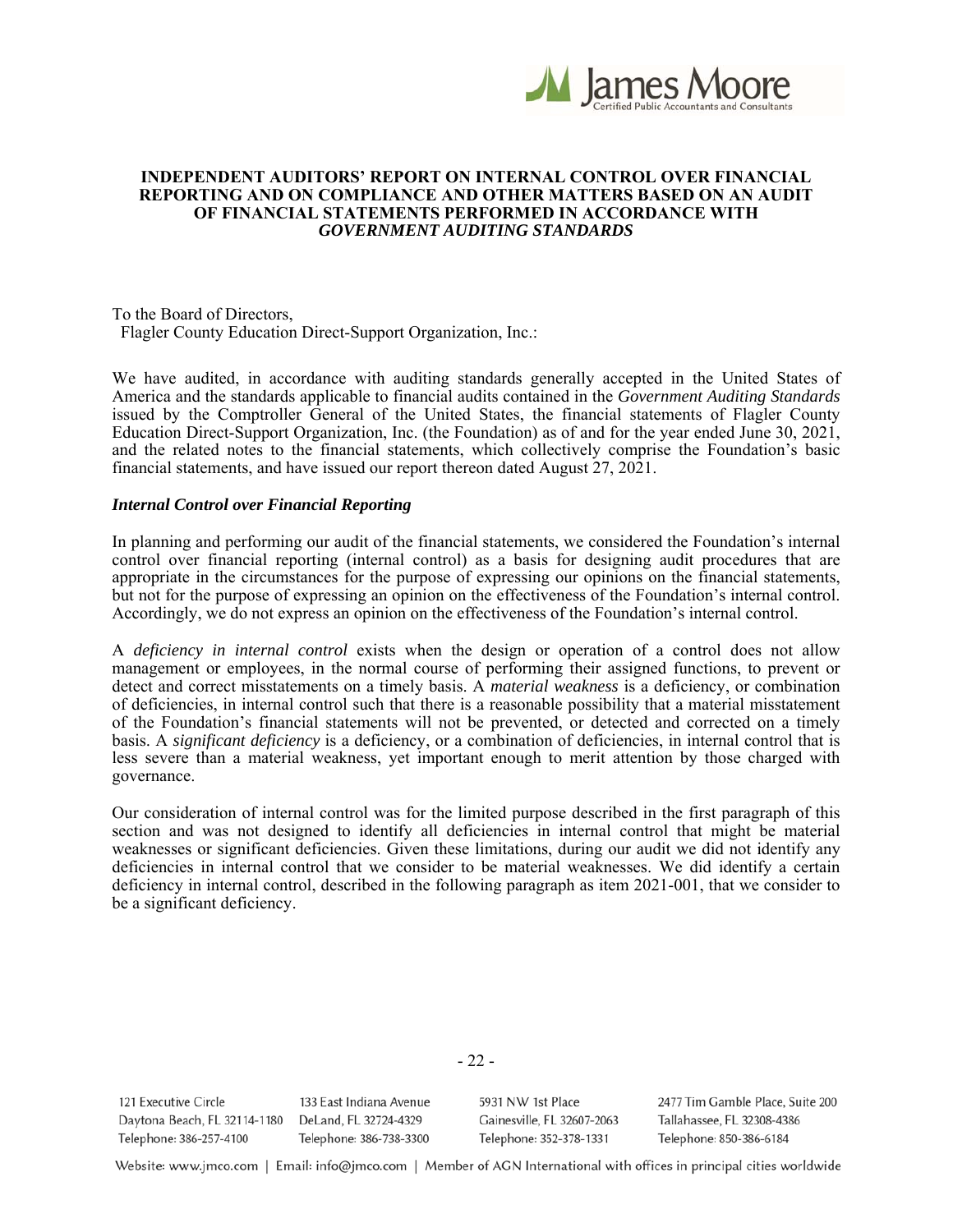# **2021-001 – Reconciliation of Account Balances**

We noted amounts for scholarship credits used by students were not properly recorded. Such amounts should have been properly recorded for the year-ended June 30, 2021. We also noted amounts for the fourth quarter TSIC salaries reimbursement were not properly accrued. Also, several old receivables were not properly closed out. Additionally, amounts for a payable related to senior scholarships as well as a payable for the annual dinner were not properly recorded. The Foundation's controls should include periodic reconciliations of significant account balances, including full accrual-based reconciliations at fiscal year-end to ensure all amounts have been recorded at year-end. We recommend the Foundation increase its review of such transactions, including a review for proper cutoff at the fiscal year-end, to help ensure completeness and accuracy of all financial reporting.

#### *Compliance and Other Matters*

As part of obtaining reasonable assurance about whether the Foundation's financial statements are free from material misstatement, we performed tests of its compliance with certain provisions of laws, regulations, contracts, and grant agreements, noncompliance with which could have a direct and material effect on the financial statement. However, providing an opinion on compliance with those provisions was not an objective of our audit and, accordingly, we do not express such an opinion. The results of our tests disclosed no instances of noncompliance or other matters that are required to be reported under *Government Auditing Standards*.

#### **Management's Response to Findings**

The Foundation's responses to the findings identified in our audit are described as listed in the table of contents. The Foundation's response was not subjected to the auditing procedures applied in the audit of the financial statements and, accordingly, we express no opinion on it.

#### **Purpose of this Report**

The purpose of this report is solely to describe the scope of our testing of internal control and compliance and the results of that testing, and not to provide an opinion on the effectiveness of the entity's internal control or on compliance. This report is an integral part of an audit performed in accordance with *Government Auditing Standards* in considering the entity's internal control and compliance. Accordingly, this communication is not suitable for any other purpose.

James Masse : 6., P.L.

Daytona Beach, Florida August 27, 2021